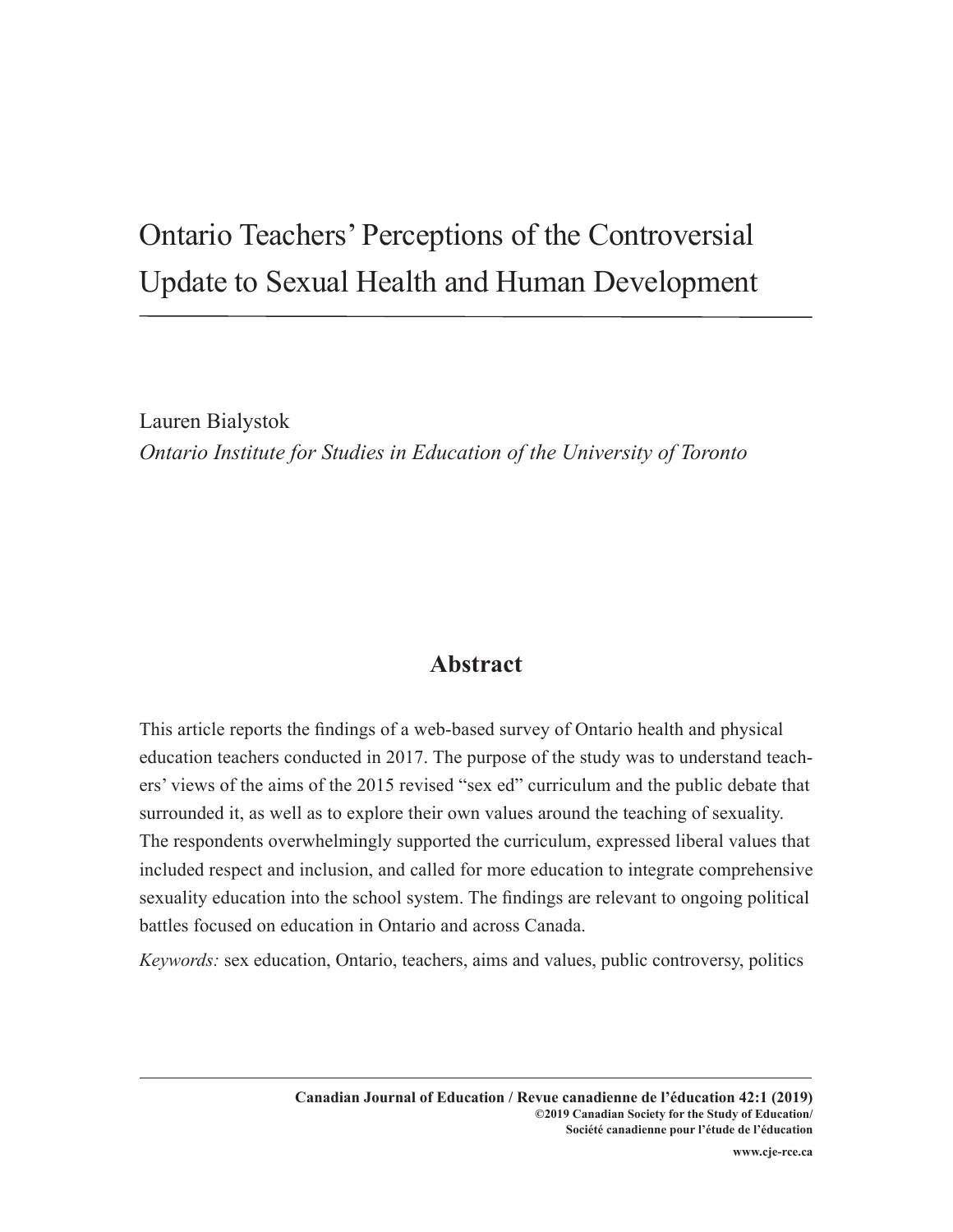## **Résumé**

Cet article rapporte des résultats d'un sondage web effectué en 2017 par les enseignants d'éducation physique et santé de l'Ontario. Cette enquête visait une meilleure compréhension du point de vue des enseignants sur la révision des objectifs et valeurs du programme d'éducation sexuelle de 2015, de la controverse publique qui s'en est suivie, ainsi que de l'exploration de leurs propres valeurs sur l'enseignement de la sexualité. Une vaste majorité des répondants ont supporté le programme, exprimant des valeurs de tolérance telles que le respect et l'inclusion, et ont demandé davantage de formations afin d'intégrer une éducation sexuelle plus complète dans le système scolaire. Ces conclusions sont pertinentes considérant les débats politiques actuels axés sur l'éducation en Ontario et à travers le Canada.

*Mots-clés : éducation sexuelle, Ontario, enseignants, objectifs et valeurs, controverse pub*lique, politiques

## **Acknowledgements**

This research was supported by a grant from the Social Sciences and Humanities Research Council of Canada.

The author would like to thank Jessica Wright, Caileigh Guy, Maria Ahmed, and Taylor Berzins for their excellent assistance with this research. Thanks also to the reviewers and editors for valuable feedback on earlier drafts.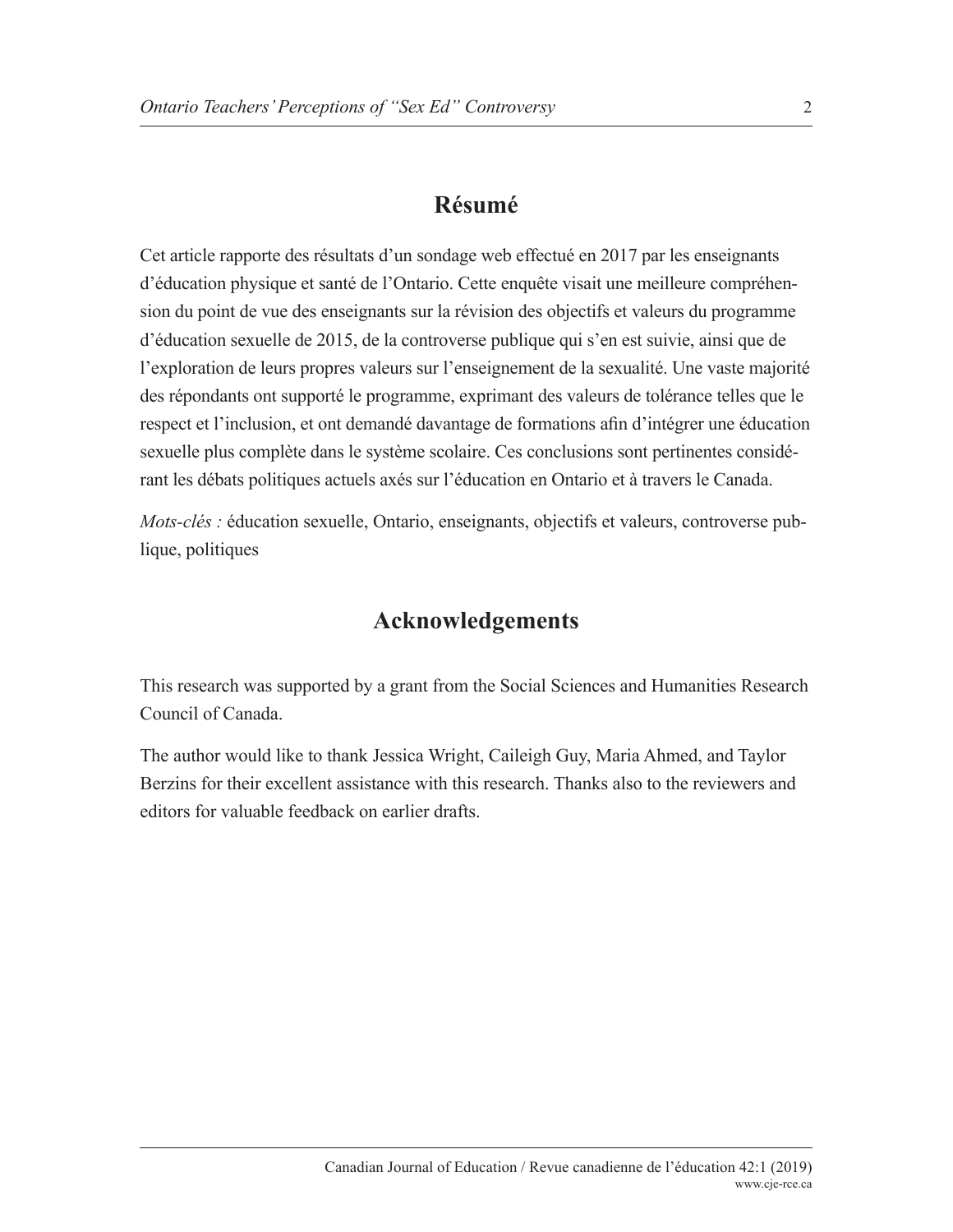#### **Introduction**

Sex education is a public policy "hot potato" that can trigger profound public discord and bureaucratic chaos. The Government of Ontario released a new health and physical education (HPE) curriculum in 2015 that included updates to the teaching expectations for sexual health and human development. While the revised sex education (or "sex ed") curriculum was welcomed by a majority of voters (McKay, Byer, Voyer, Humphreys, & Markham, 2014), vocal opposition to the government's initiative stoked heated public debate (Rushowy, 2016; Rayside, 2017). A very similar curriculum had already been developed, unveiled, and then promptly retracted in 2010 by then-premier Dalton McGuinty; his successor, Liberal Premier Kathleen Wynne, held her ground and implemented the curriculum in 2015.

In June 2018, Wynne was defeated by Conservative Doug Ford on a highly socially conservative platform. Newly formed parents' organizations and political groups were instrumental in positioning the curriculum as a political wedge issue and propagating the sense of widespread dissent, especially among marginalized religious and ethnic communities (Hune-Brown, 2015; Shipley, 2015). On his first day in office, in July 2018, Premier Ford repealed the curriculum for Grades 1–8 and announced that those grades would revert to the 1998 version of the sexual health components for the 2018–19 school year (Ferguson & Benzie, 2018). His decision was met with large protests by educators (Teotonio & Ferguson, 2018) and students (Gupta, 2018; Teotonio, 2018), prompting him to equivocate on what should be taught starting in September (Benzie & Rushowy, 2018). Multiple legal challenges have since been brought against the government, including by the Canadian Civil Liberties Association and the Elementary Teachers Federation of Ontario (Rushowy & Teotonio, 2018), on the grounds that repealing the newer curriculum violates the Charter of Rights and Freedoms. As of this writing, the 2015 curriculum for Grades 1–8 has been suspended while further parent consultations are conducted. The Ford government plans to introduce a new curriculum in the next year or two (Ferguson & Benzie, 2018).

It is well known that school-based education relating to sexuality and relationships stirs up latent clashes of values, and the introduction of more extensive curriculum can always be expected to garner some backlash (Halstead & Reiss, 2003; Zimmerman, 2015). Other Canadian provinces, including British Columbia and Alberta, have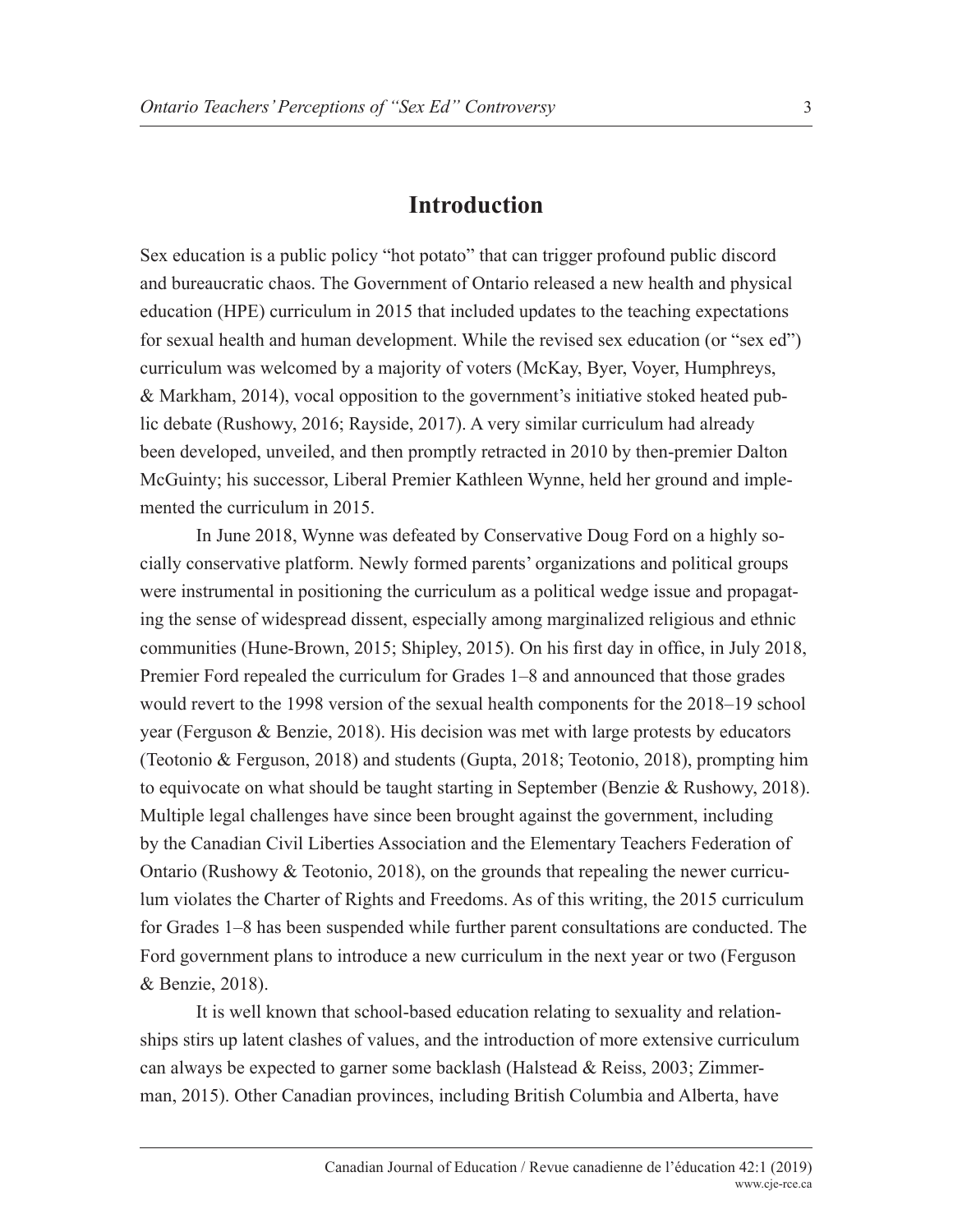also struggled to navigate parental opposition to sexuality education that is increasingly inclusive and detailed (Grace, 2018; Alphonso, 2017a); more recently, Quebec began to manage opposition to its plan to implement mandatory sex education starting in 2018 (Alphonso, 2017b). Yet, while mainstream media and academic research assiduously track the attitudes of dissenters (Hune-Brown, 2015; Shipley, 2015), very little research has tracked the attitudes of teachers, either toward the ethical framing of sexuality education or toward the controversy that it engenders. Recent Canadian studies show that a majority of parents support comprehensive<sup>1</sup> school-based sexuality education (McKay et al., 2014; Weaver, Byers, Sears, Cohen, & Randall, 2002) and youth rely on it (Larkin et al., 2017). But teachers' views are seldom consulted, either during the development of educational policy or in the aftermath of its introduction.

Teacher confidence is a central factor in the delivery of effective sexual health education. On top of feeling underprepared due to a lack of professional training, some teachers may hesitate to deliver all components of sexual health education due to a fear of parental backlash or community disapproval (Cohen, Byers, & Sears, 2012). Compared with other stakeholders, teachers are often the most attuned to the sexual education needs of their students, as well as to the actual impacts of curriculum. Canvassing teachers' understanding of a curriculum controversy such as the one that is unfolding in Ontario may therefore reveal insights that are elusive from the standpoint of the government and parents alone.

This article presents the findings of an in-depth qualitative teacher survey conducted in 2017, shortly after Ontario implemented the revised health and physical education curriculum. The purpose of the survey was to establish teachers' understanding of the aims of the revised curriculum and to learn about their experience of the roll-out and subsequent controversy. In contrast with the existing, but limited research on teachers' approaches to sexuality education in Canada (Cohen, Sears, Byers, & Weaver, 2004), this research did not attempt to establish how teachers deliver the curriculum or the areas in which they require more professional development, important though these topics

<sup>1</sup> "Comprehensive" refers to an approach that goes well beyond teaching abstinence, although it may also emphasize the value of delaying sexual contact. In McKay et al.'s (2014) study, "comprehensive" education included "puberty, abstinence, methods of contraception, sexually transmitted infections, skills for healthy relationships, communication skills, sexual orientation, and media literacy," all of which were supported by a majority of parents for inclusion in school-based curriculum (p. 159). The Ontario 2015 curriculum includes all these topics.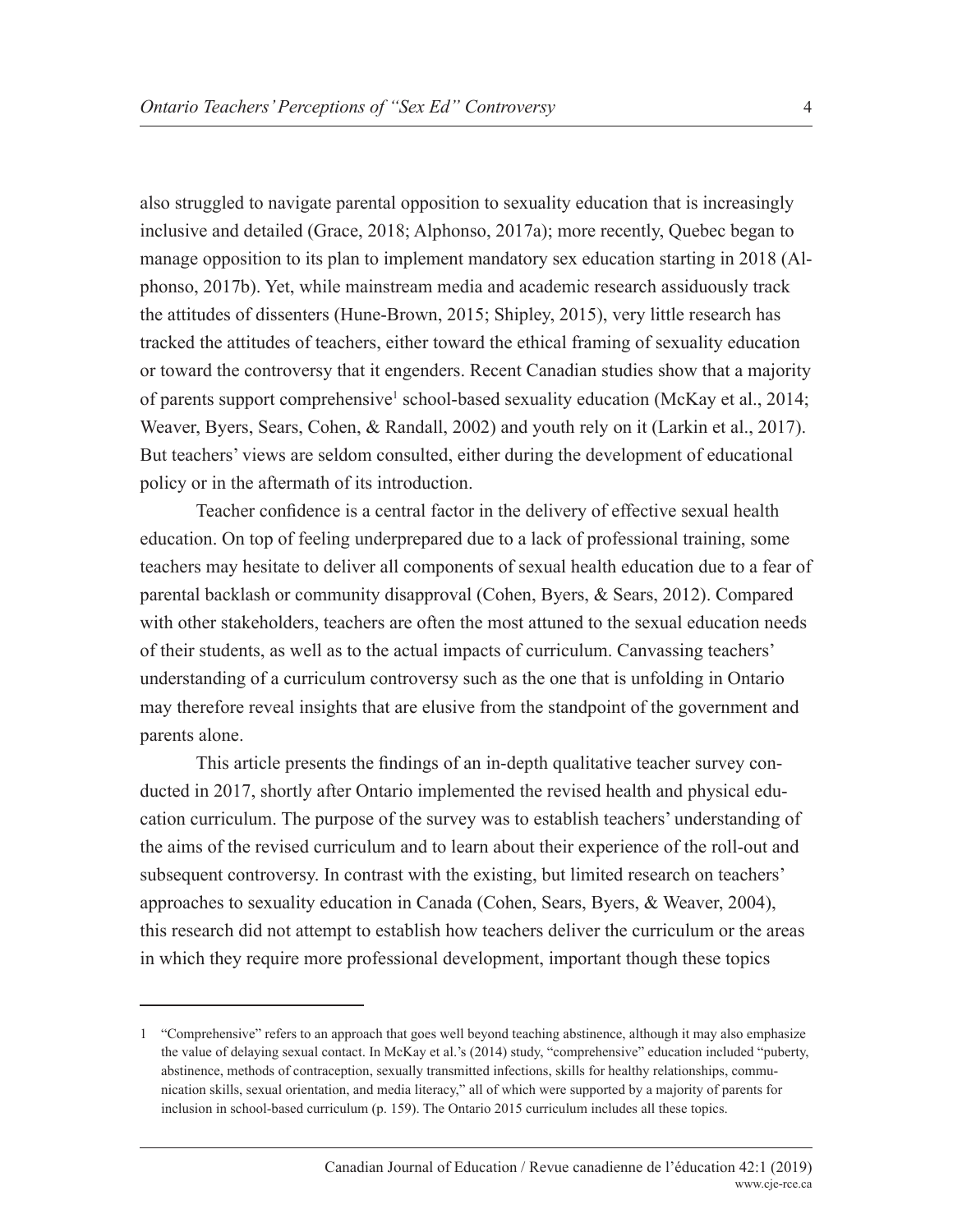are. Instead, this data set constitutes one part of a larger qualitative research project that probes disagreement over the teaching of sexual values in a diverse liberal democracy.

## **Understanding Disputes over Sexual Values in Education**

Comprehensive sexuality education is an approach to teaching about sexual health and relationships that derives from a broadly liberal philosophy of education. Understanding the underpinnings of this educational philosophy provides a framework for identifying and analyzing disputes over sexuality in schools. Liberal education strives to prepare children for free and equal membership in a diverse society (Gutmann, 1987). This means that schools are responsible for providing information and skills that will protect children's autonomy and be compatible with a wide range of beliefs and lifestyles. The liberal approach to sexuality education is thus to provide students with evidence-based instruction on topics such as sexual development, contraception, and safer sexual practices, and to promote respect and autonomy, without prescribing particular behaviours; facts are emphasized over the promotion of values (Corngold, 2013; Lamb, 2013). This information is usually embedded in the physical education curriculum, as it is in Ontario. This packaging and framing of sexuality in school-based curricula communicates several points that are central for understanding both the rationale behind it and the nature of public opposition. First, sexuality is a normal component of overall health, and should be treated matter-of-factly alongside other aspects of health. Second, students have a right to complete information about their bodies and sexuality. Third, students need to develop the ability to deliberate about their own values and choose behaviours that are appropriate for them within the parameters of equal respect. As the introduction to the Ontario curriculum (Grades 1–8) explains, "students should have the knowledge and skills needed to make sound decisions about matters affecting their health and well-being before they experience real-life situations in which decisions have to be made" (Government of Ontario, 2015a, p. 38).

At the same time, the Ontario curriculum document notes that sexual choices and values are constructed in community, and it affirms the plurality of influences that can and should affect children's development. The curriculum (Government of Ontario, 2015a) makes clear that "parents are the primary educators of their children with respect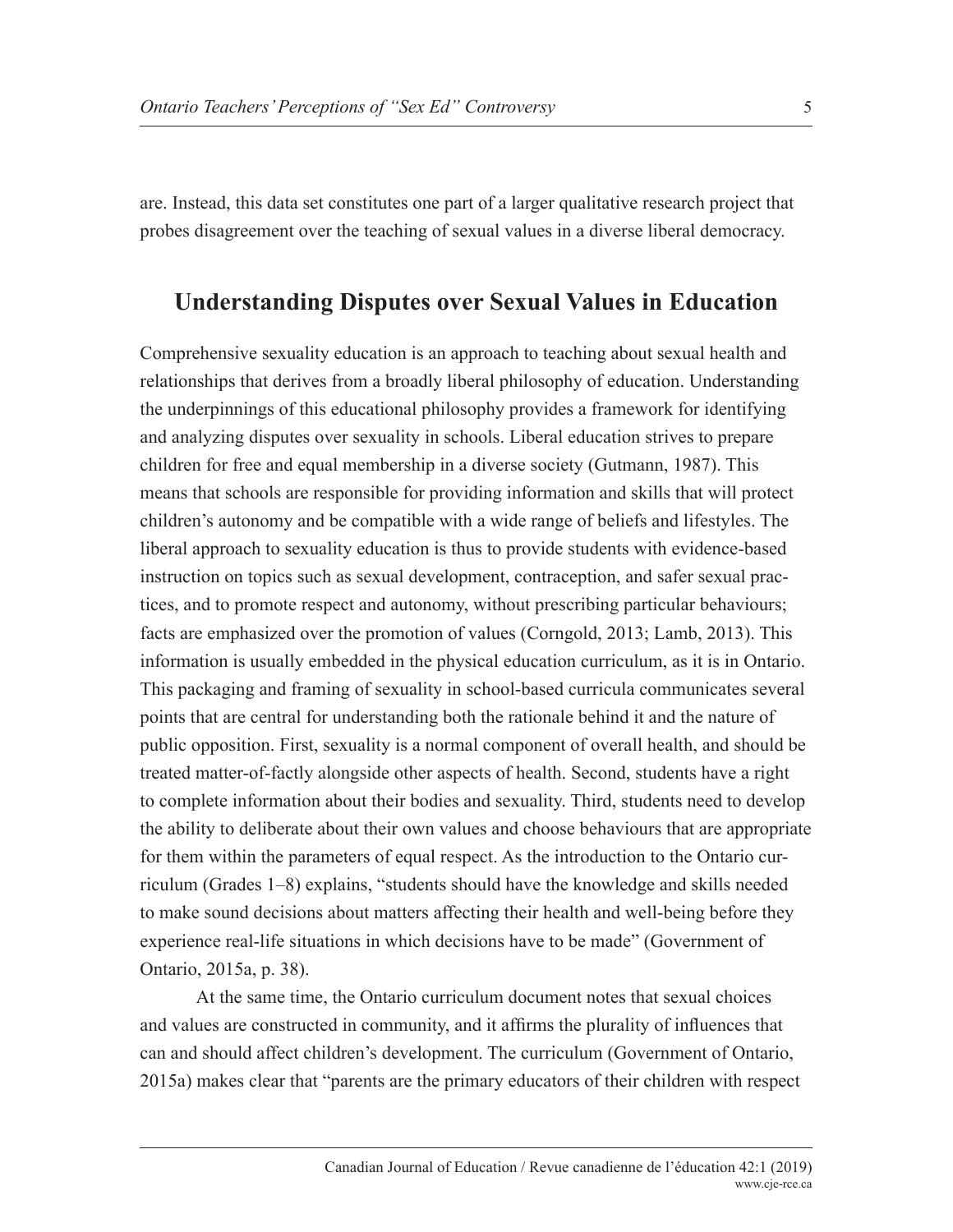to learning about values, appropriate behaviour, and ethnocultural, spiritual, and personal beliefs and traditions, and they are their children's first role models" (p. 13). In later sections dealing with human development and sexual health, the curriculum encourages students to explore their beliefs in dialogue with family, faith groups, community leaders, and others.

The content of the 2015 curriculum resuscitated most of the shelved material from the original 2010 update, which was itself the first revision since 1998. It includes the correct names for genitalia in Grade 1, an introduction to sex and gender identity in Grade 3, cyber safety starting in Grade 4, and factual information about birth control, STIs, and sexual development in later grades. Furthermore, it contains a theme about "consent," first as a way of acquainting young children with their rights to privacy and bodily respect, and in the later years as an entry point to discussing non-violent intimate relationships. Because of these changes, the 2015 curriculum is both more comprehensive (in the sense of thorough) and more progressive (in the sense of tackling contemporary challenges) than its predecessor. It has been looked to approvingly by other provinces that are due for updates to their own curricula (Grace, 2018).

Despite the government's attempts to construct a scientifically supported curriculum that honours the province's diversity, some parents and community groups found the revised curriculum offensive. A number of established conservative advocacy groups and branches of organized religious denominations expressed outrage, along with newly formed political and activist groups such as Parents as First Educators. Some of the sharpest objections included accusations that the curriculum is a vehicle for gay indoctrination; promotes unscientific gender ideology; launches an assault on religion and families; and endorses amoral sexual libertinism. On the first charge, the appearance of a "gay agenda" was compounded by the fact that the premier who introduced it, Kathleen Wynne, is openly lesbian (Hune-Brown, 2015). Materials disseminated by opposition groups also draw excessive attention to anal sex (e.g., Campaign Life Coalition, 2015), which appears only once in the 12 grades, in a parenthetical comment about activities that carry the risk of transmitting STIs (Government of Ontario, 2015b, p. 103). Campaign Life Coalition (2015) complained that "Kathleen Wynne has made the curriculum even more explicit and more age-inappropriate than before, dramatically increasing the mentions of 'Gender Identity' theory, sexual 'identities' and 'orientations'" (n.p.). Tanya Granic Allen, the spokesperson for Parents as First Educators (n.d.), described Wynne's "agenda" as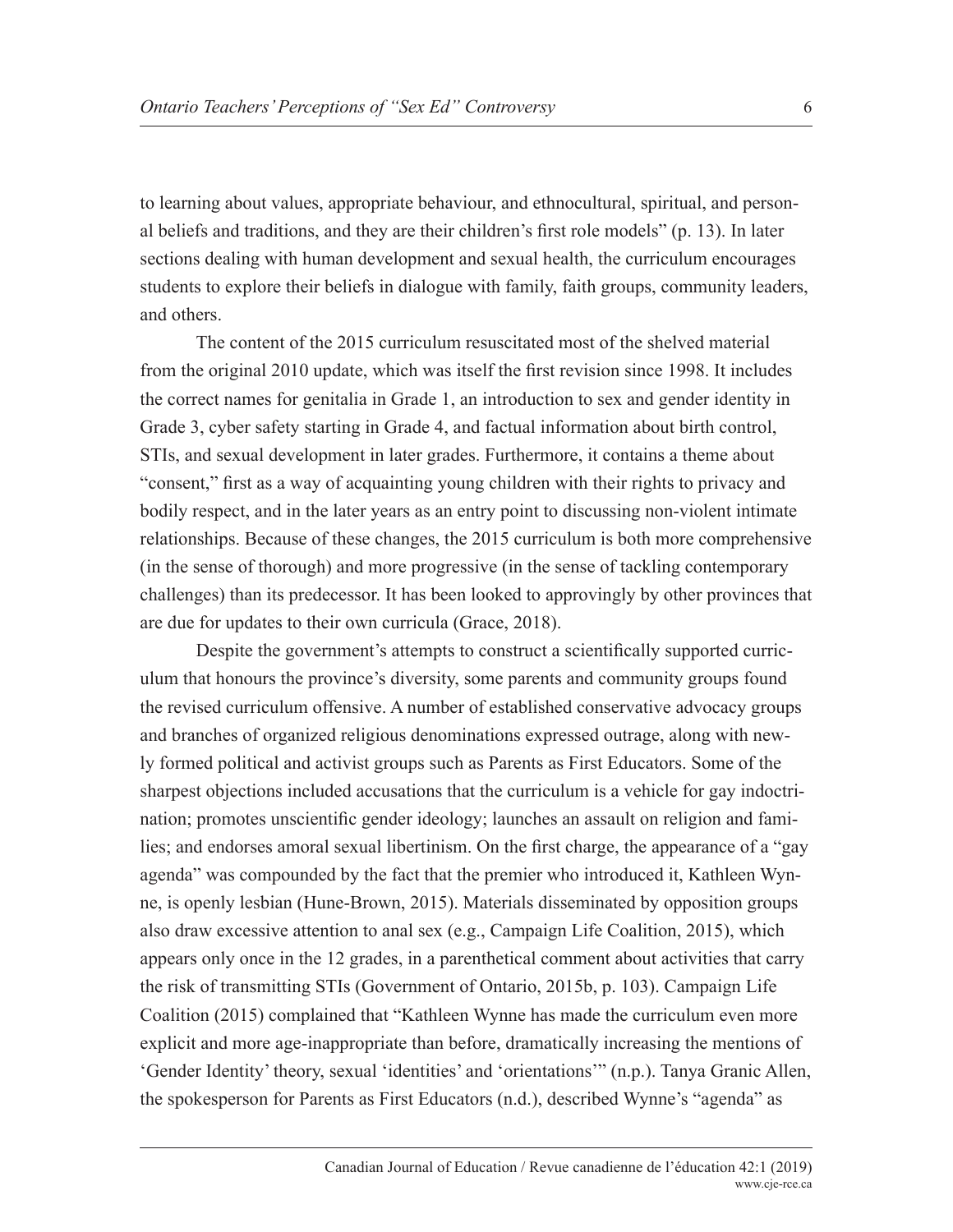"bigoted, anti-religious, anti-family" (n.p.). The conservative Catholic blog Everyday for Life (2015) posted that "the program teaches children a consumerist, anti-life and anti-faith view of the world" (n.p.). The Parents Alliance of Ontario (n.d.) went further, arguing that "Christian faith and traditional moral values have been removed from the classroom and society" and replaced by a "new religion" (n.p.). Opponents also decried the absence of love and marriage in the curriculum, concluding that it presents "sex as a purely recreational activity" (Campaign Life Coalition, 2015, n.p.) and "[grooms] young children…towards sexual exploitation and promiscuity which only result in STIs, HIV/ AIDS, pregnancies, cancer and self-destruction" (Parents Alliance of Ontario, n.d., n.p.). One parent interviewed on CBC Radio claimed that the curriculum is "all about ruining kids" (Azeem Mohammad in Mattar, 2016). Rallying around such critiques, tens of thousands of parents have demonstrated against the curriculum in a number of protests since 2015. In a massive walkout in the fall of 2015, thousands of parents withdrew their children from public schools for a full week, in some cases threatening to remove them permanently (Rushowy & Ferguson, 2015).

The tensions provoked by opposition to the curriculum put many teachers in difficult positions. Teachers in the public school boards in Ontario are assigned to schools according to enrolment and seniority, not according to demographic similarity to the community in which the school is situated. This means that while teachers may ardently work to build trusting relationships with their students' families, there are at times significant mismatches in religion, political values, or educational priorities between teachers and the communities they serve. Public teachers are beholden to the directives of the Ministry of Education, their respective school boards, and their school's administration, and are also charged with liaising with parents and taking their concerns seriously. In the wake of the curriculum controversy, some teachers faced half-empty classes, and had to teach students whose parents had primed them to be wary of their teachers' motives.

## **Teachers' Experiences of Sexual Health Curricula**

Teachers are the interface between educational policy and student learning. Generally, it is expected that ministries or departments of education develop curriculum and teachers passively implement it, although the reality is more complex. Teachers are also citizens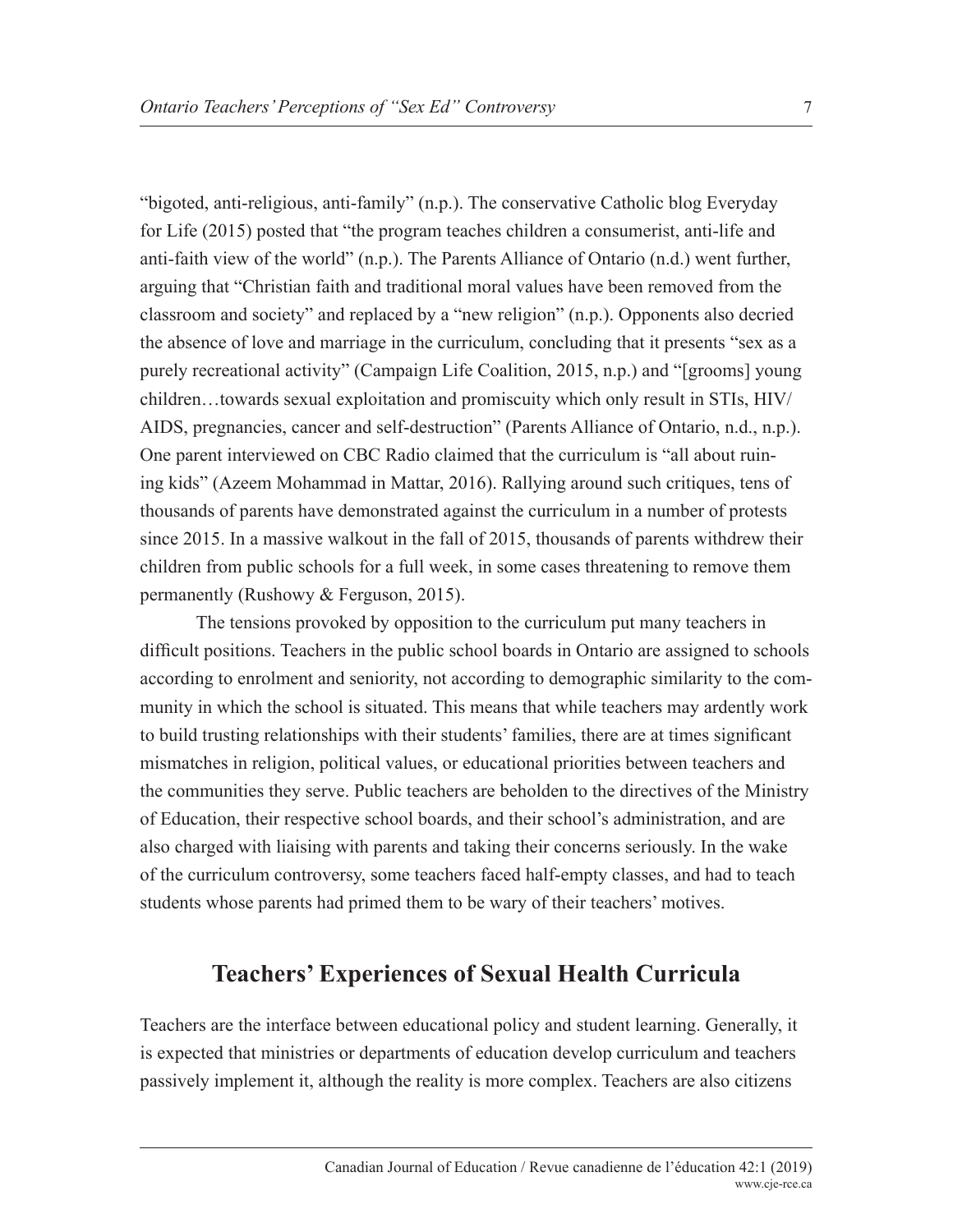with views about political events and individuals with their own values related to sexuality, which surely influence their teaching (Henry, Sherwood-Laughlin, Angermeier, & Herbert, 2014). Many are also parents in their own right. When controversy erupts over particular curriculum changes, as it frequently does when sexuality is involved, media and researchers typically focus on the views of opponents and policy experts. There is surprisingly little scholarly research about teachers' attitudes toward sexuality education or the strong sentiments it provokes.<sup>2</sup> Research on teacher practice acknowledges the contentious nature of some sexuality-related material (Walters & Hayes, 2007), but teachers' own attitudes toward these value disputes and political controversies are under-researched. More specifically, little is known about how ongoing controversies such as the one in Ontario impact teachers' first-hand experience in the classroom and orientation toward the embattled curriculum. What happens when teachers are expected to implement value-laden curriculum that they did not develop, nor even necessarily sign up to teach? Or when implementing curriculum that many of their community members oppose? When educational policies around sexuality shift—whether becoming more progressive or more conservative—teachers are required to adapt in short order, with little or no say in what they can or must teach.<sup>3</sup> In Ontario, teachers were only just acclimating to the new 2015 curriculum when the Ford government abruptly reinstated the 1998 one.

Studies in Britain (Westwood & Mullan, 2007), Australia (Milton 2003), and the Province of New Brunswick (Cohen et al., 2004) have reported on teachers' experiences negotiating sexual health curricula. These and other studies show that teacher preparation and professional development impact teachers' willingness to tackle some of the topics in comprehensive sex education (Cohen et al., 2012; Ollis, 2010). In North America and Great Britain such training is often sorely lacking. Westwood and Mullan (2007), for example, found in their study of 155 teachers in England that "three-quarters of respondents had not received up-to-date information regarding sexually transmitted infections" (p. 154). Cohen,

<sup>2</sup> There is likewise very little research on the attitudes of students themselves. However, the massive walkout of tens of thousands of high school students in Toronto on September 20, 2018 certainly indicates that Ontario students want up-to-date, inclusive sex education (Gupta, 2018).

<sup>3</sup> While some teachers, such as curriculum leaders in Ontario, may have some direct input into new educational policies, the majority of teachers do not.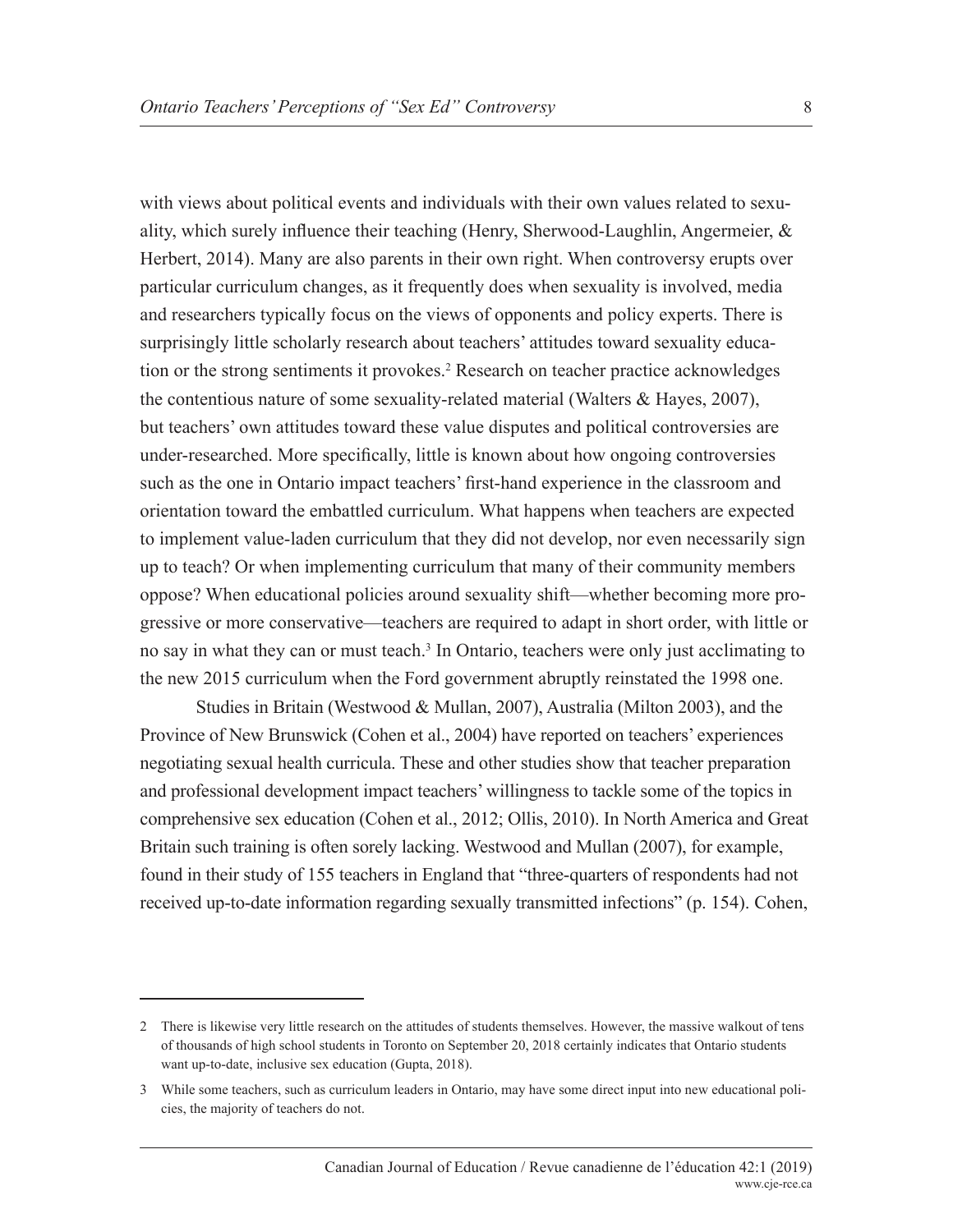Sears, Byers, and Weaver (2004) found that the amount of training received affected the willingness to teach sexual health in 73% of their respondents (p. 307).<sup>4</sup>

Teachers' confidence or comfort levels when teaching sexual health are also correlated to their perception of the attendant risks of upsetting parents or administrators. In the study by Cohen and colleagues (2004), 60% of their sample listed "community attitudes toward Sexual Health Education" as a factor in teachers' openness to delivering the material, and 45% listed "anticipated reactions from parents" as an inhibitor (p. 307). This wariness shows up in pre-service teacher education as well. Teacher educator Mariamne Whatley (1992) describes how, when training future health teachers, "the interest is not in such potentially provocative issues as safer sex but in safer teaching; one of the first questions from the class is usually whether they will get 'in trouble' for teaching this material" (p. 78).

Hence, teachers' willingness to teach sexual health curricula is strongly affected by both their degree of preparation and their perception of others' attitudes to the material, but less is known about teachers' own attitudes. This study contributes to a richer understanding of teachers' views by probing their interpretation of a curricular controversy as it unfolded and soliciting their own views on the aims of comprehensive sex education.

#### **Methods**

Survey-based research is a widely used method for generating larger pools of data in a timely manner (Kelley et al., 2003). Web-based surveys have the advantage of protecting respondents' anonymity, which is especially important when responses may be influenced by the social desirability of identifying with certain beliefs (De Vaus, 2002, pp. 167–168). While response rates for web-based surveys are typically lower than for those using telephone or mail samples (De Vaus, 2002, p. 165), they can be a valuable method of accessing a sample of a population whose contact information is not available.

<sup>4</sup> This number indicates the percentage of teachers who said that the amount of training they had received negatively influences them and those who said that it positively influences them. The meaning of "positively" and "negatively" in the study were not provided.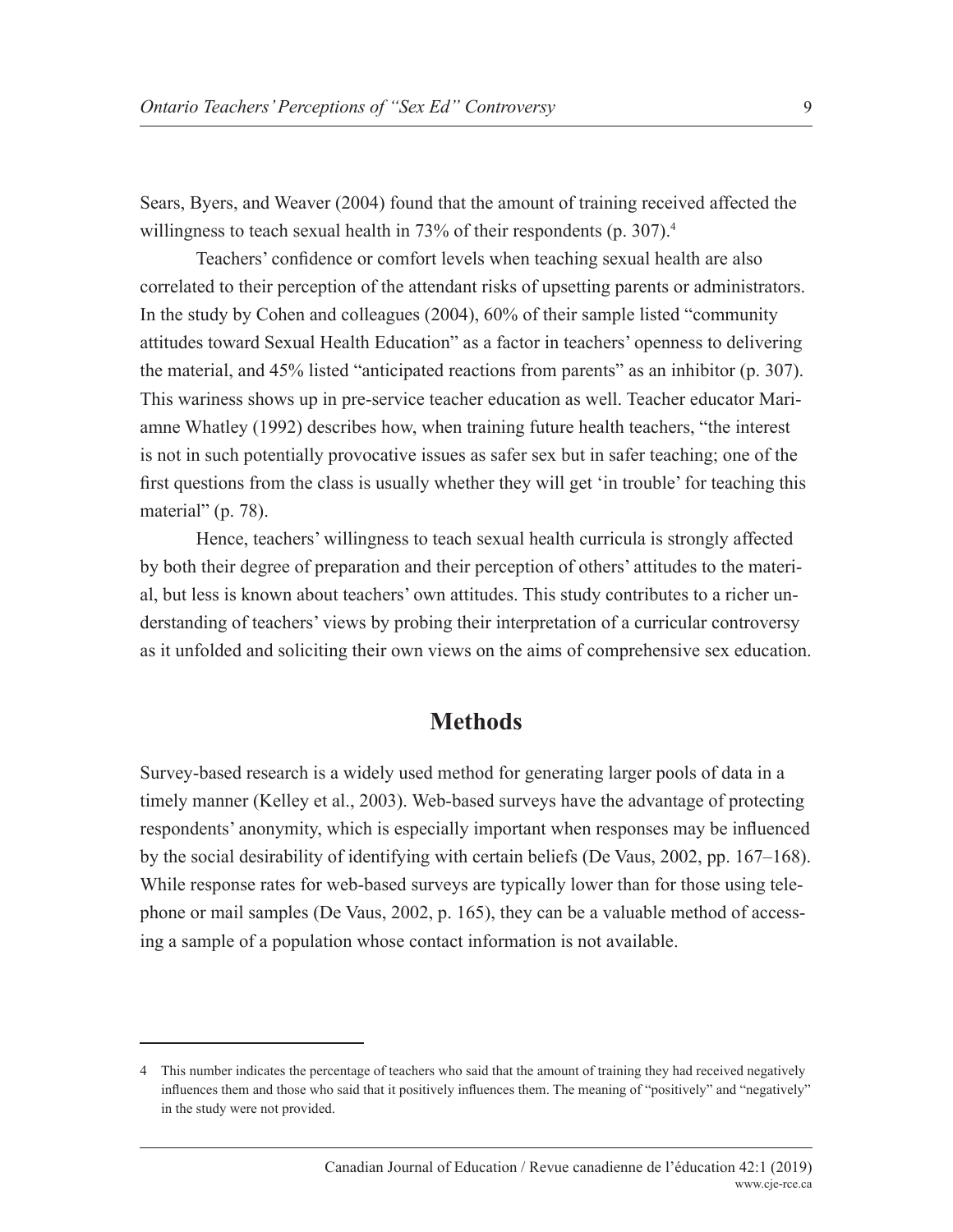This study used a web-based survey of Ontario health and physical education teachers<sup>5</sup> to collect information about their beliefs and attitudes toward the controversy over the 2015 curriculum. The main purpose was to isolate the teachers' interpretations of other stakeholders' aims as well as their own. De Vaus (2002) explains that "the focus of belief questions is on establishing what people think is true rather than on the accuracy of their beliefs," while "attitude questions try to establish what they think is desirable" (p. 118). Belief questions were used to ascertain respondents' perceptions of the government's aims in developing the 2015 curriculum and the beliefs or values motivating opponents of the curriculum. Attitude questions were used to elicit respondents' reflections on their own values and about how this type of controversy ought to be handled. In addition, preliminary attribute questions identified relevant dimensions of respondents' teaching experience. Respondents were also asked about professional development, administrative directives, and parental complaints they had received in conjunction with the curriculum. Finally, they were asked to recommend appropriate responses to this controversy.

Participants were recruited through a combination of convenience and snowball sampling (Kelley, Clark, Brown, & Sitzia, 2003; Morgan, 2008) using networks through the researcher's institution, where many students are pre-service or in-service teachers.<sup>6</sup> Only current teachers who had already taught the revised curriculum in the previous school year were eligible to complete the survey. The research was conducted in downtown Toronto and began with mostly Toronto-based teachers. Known eligible participants were asked to complete the survey and to forward the invitation to other eligible colleagues, as well as to post it on social media. Responses were collected during the summer of 2017. Since the sexual health components of the HPE curriculum are usually delivered at the very end of the school year, in May or June, the timing was chosen to reach teachers while their experiences were relatively fresh. In the space of eight weeks,

<sup>5</sup> This could include elementary teachers who are not specialized in health and physical education but are responsible for delivering the health curriculum.

<sup>6</sup> While all recruitment methods introduce some risk of sampling error, non-purposive sampling may be more susceptible to the concern of non-representativeness. Purposive sampling was not available for this survey because access to the population of all teachers who had taught the curriculum, and the attributes that would be needed to generate a purposive sample, were not available.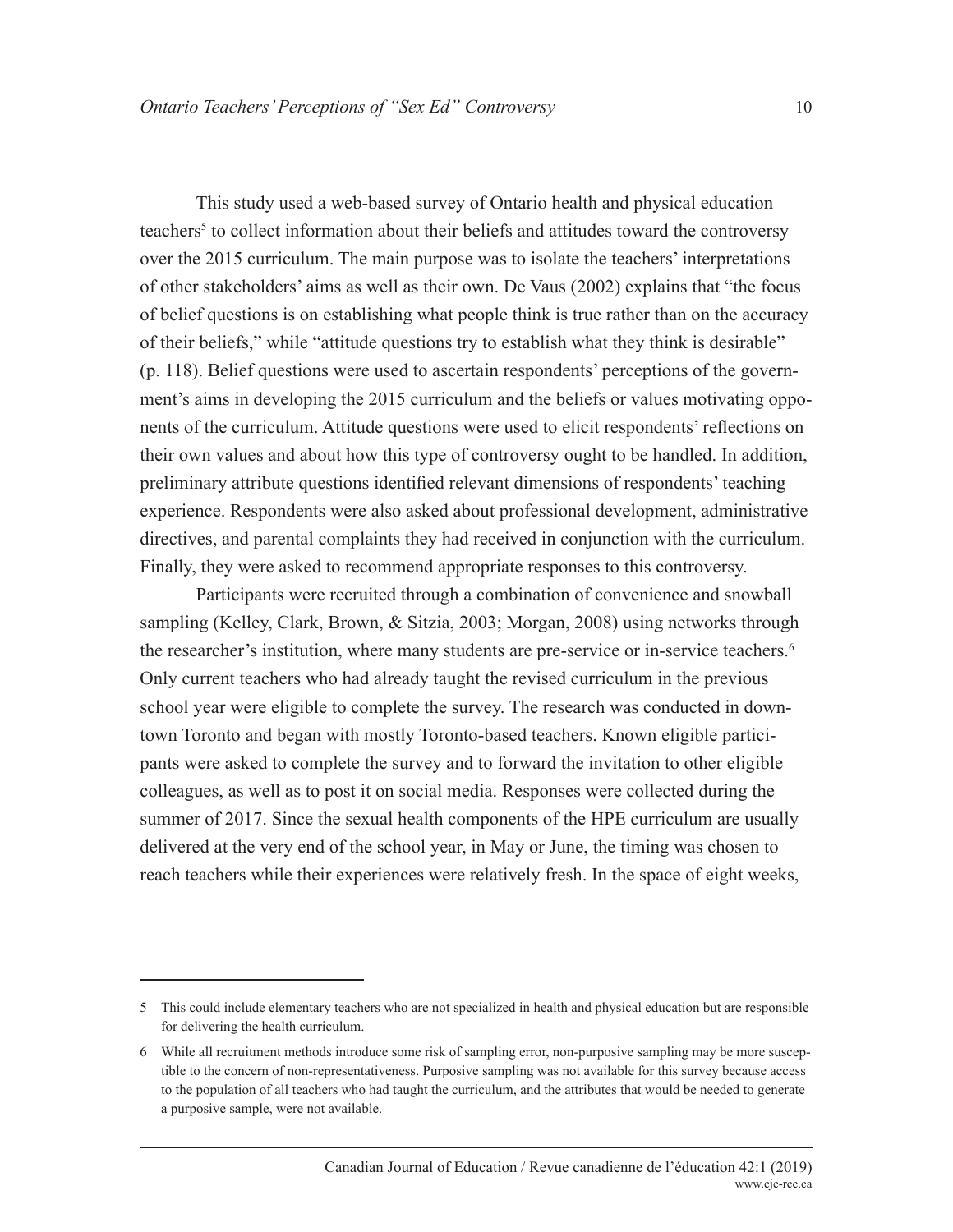the survey was viewed 678 times, and 151 people consented to participate.<sup>7</sup> Out of these, 117 responses were received.8

All data were delinked from identifiable information. The study was approved by the sponsoring university's Research Ethics Board. As compensation for their participation, respondents were entered into a raffle for a \$100 gift certificate to Amazon.

Participants were not selected for any characteristics beyond having taught sexual health in an Ontario school since the introduction of the new curriculum, although many forms of diversity are represented in the sample. A significant variable is the type of schools where teachers are located. Ontario's public schools are divided into secular and Catholic schools; approximately one third of Ontario students attend public Catholic schools. The Catholic school system has constitutional protection to deliver all curriculum in a manner deemed consistent with denominational values. Sexuality is discussed both in health and physical education classes and in classes in family and religious life, stressing the inseparability of sex from love, marriage, commitment, and procreation. Although the Institute for Catholic Education has developed additional resources to better merge the 2015 Ontario curriculum and the existing materials in Catholic schools, these resources had not been completed at the time of the survey, and Catholic schools still exercise discretion over the content and framing of their lessons on sexuality. It is therefore possible that teachers in Catholic schools were caught between discrepant versions of the curriculum.

The survey was hosted by QuestionPro (https://www.questionpro.com) and consisted of closed (forced-answer) questions as well as open questions (see the Appendix). Responses to closed questions were non-exclusive and included an "Other" option for each question. The closed question options were populated by consulting the scholarly literature, the curriculum document, and the array of views about sex education described in the media at the time. For example, Question 5 asked respondents about what they

<sup>7</sup> Since the email invitation was circulated through broad teacher networks, presumably many of those who viewed the survey did not end up being eligible to participate. The curriculum was in the media at the time of the survey and it is possible that teachers who had never taught health education wanted to also voice their opinions. For this reason it seems inappropriate to calculate the response rate by comparing the number of people who viewed the survey to the number who completed it.

<sup>8</sup> Because some of the respondents left certain questions blank, the total number of responses to each question is usually lower than 117, as indicated in Tables 1–4.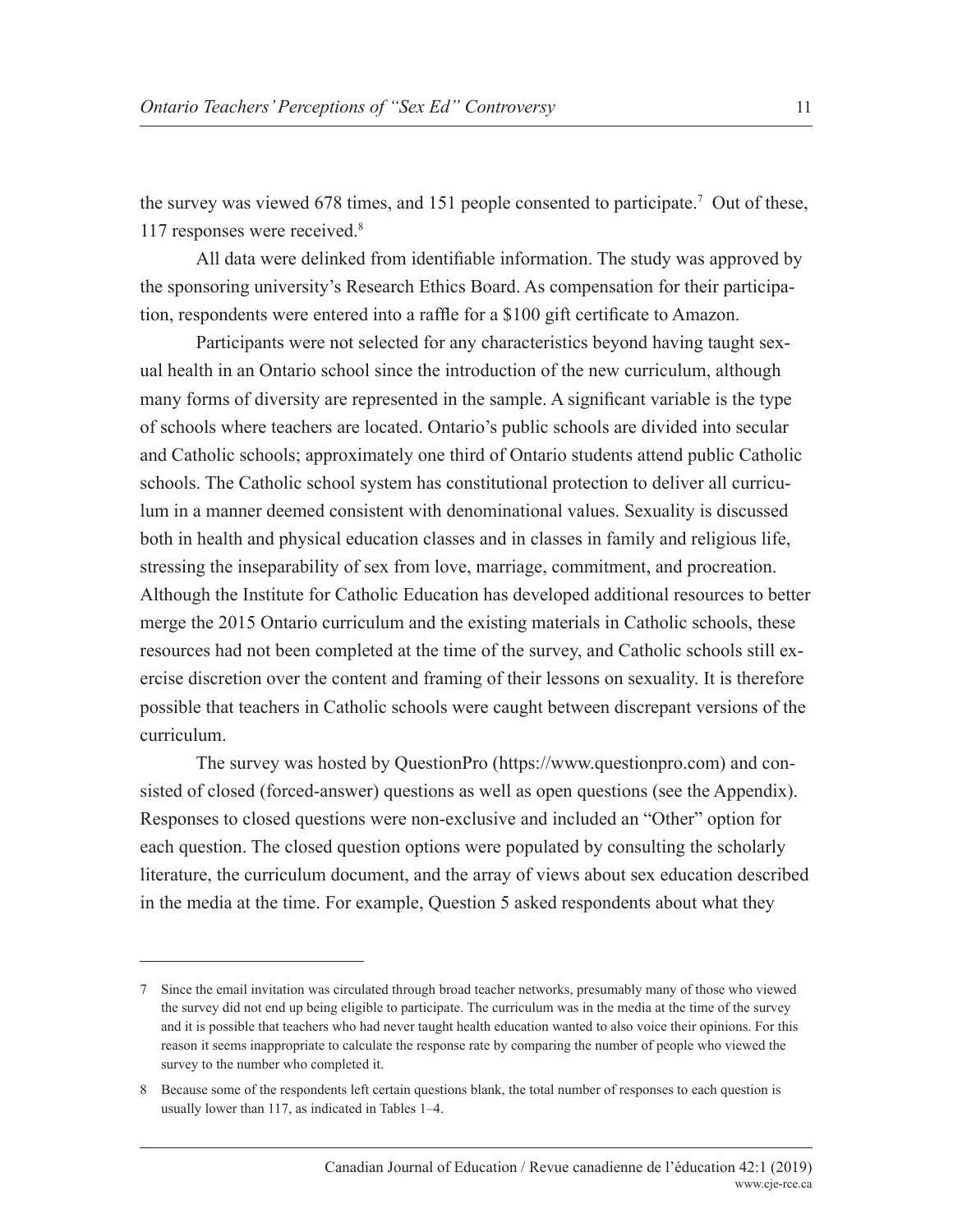took to be the aims of the curriculum. The goals of sex education are often framed in terms of measurable health outcomes, such as preventing teen pregnancy and STIs (Stanger-Hall & Hall, 2011; McKay & Bissell, 2010). The more immediate pedagogical aims include teaching sexual anatomy and delaying sexual activity, or what Lenskyj (1990) calls "plumbing and prevention." The 2015 revision also introduced new material about consent and healthy relationships as well as more inclusion of sexual diversity (Government of Ontario, 2015a, 2015b). At the same time, some opponents had claimed that the curriculum was an assault on religious values (Everyday for Life Canada, 2015), which implies that a goal was to secularize attitudes toward sexuality. By contrast, religious schools (including public Catholic schools) have as one of their standing goals the promotion of faith and abstinence. These views about the goals of sexuality education were broken down into discrete options to reduce ambiguity as much as possible.

Question 7 asked about the teachers' own values when they teach about sexual health. In philosophy of education, sex education and liberal education more generally are typically justified with reference to the value of promoting autonomy (Corngold, 2013). This aim converges with the pursuit of other liberal goods, such as respect for diversity and equality. These overriding values may be echoed in a matter-of-fact, non-judgemental approach to sexuality education (Lamb, 2013); for example, the 2015 curriculum suggests that sexuality education is a normal part of personal health and safety because it is grouped together with lessons about oral hygiene, injury prevention, and similar topics. It was expected that some teachers, especially those in Catholic schools, may consider chastity to be a virtue they ought to instill while teaching about sexuality. The value of pleasure, fulfillment, or sexual expression was also included to reflect some researchers' and advocates' emphasis on the importance of teaching these topics, especially for girls (Connell, 2005; Fine & McLelland, 2006).

It has been argued that closed answers can "create false opinions" (De Vaus, 2002, p. 125) through their suggestiveness. This was of minimal concern in the survey described here because teachers would have already been familiar with most of the options through their professional work and knowledge of the contentious nature of sexuality education. The survey's aim was to categorize teachers' pre-existing views. Hardly any respondents included different answers under "Other."

Complete data for both individual questions and individual surveys were exported into Excel. Results from the closed-answer questions were automatically quantified by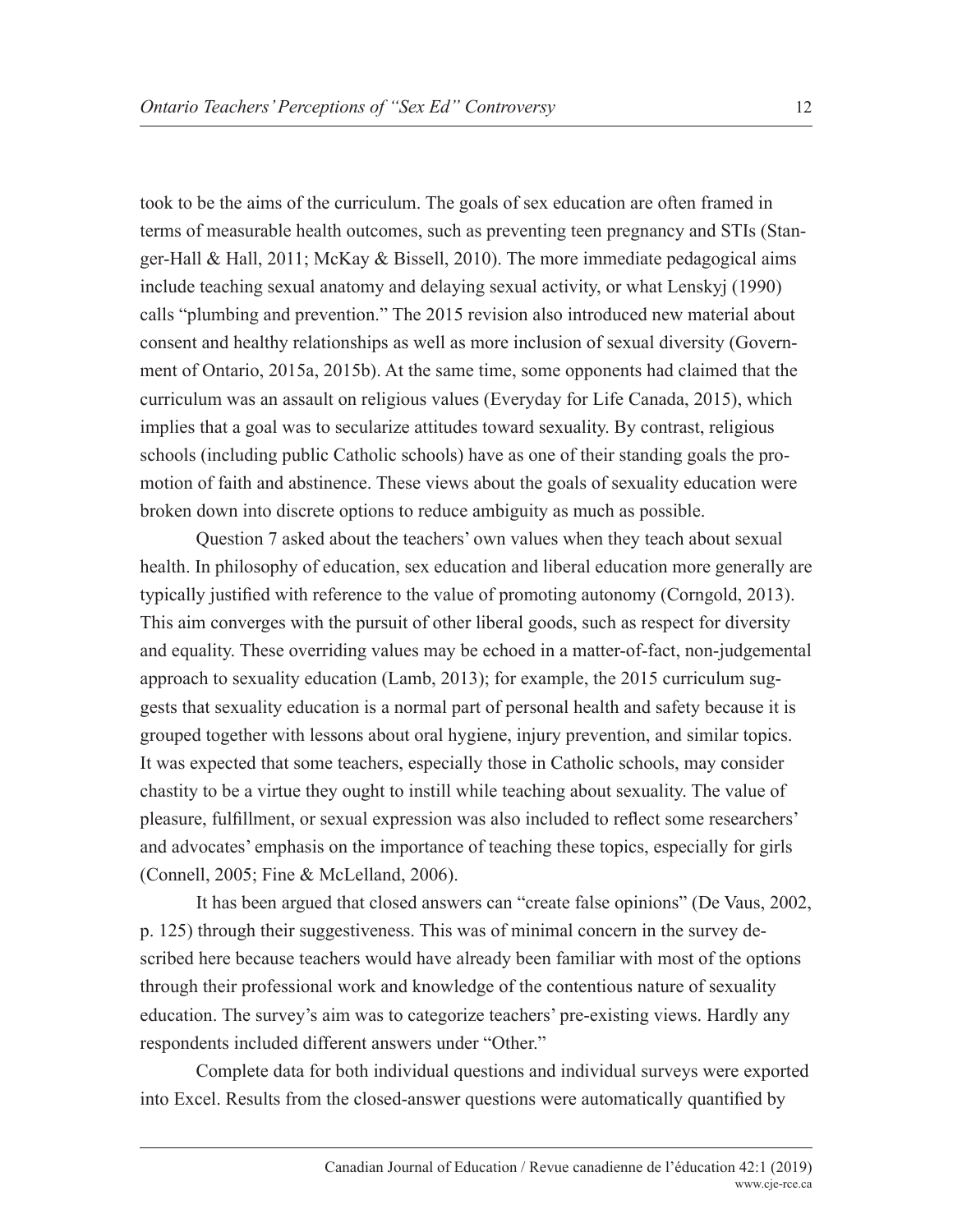the survey engine. The majority of respondents also provided written comments in response to the open questions. These answers were copied into separate spreadsheets and analyzed thematically. For example, respondents' views of the reasons for opposition to the curriculum were grouped into eight categories, four of them mapping parents' perceived concerns, and four offering an explanation for what was perceived as otherwise baseless opposition (Table 4). Comments were classified in multiple categories where appropriate.

## **Results**

The survey included 12 questions (see the Appendix). The results are presented here in four sections, which summarize the findings in the following order: (1) information about the sample, (2) views about the curriculum and support for implementation, (3) experiences of and attitudes toward parental opposition, and (4) teachers' recommendations for managing curricular controversy.

#### **1. Information about the Sample**

Many types of teachers completed the survey, creating a diverse sample. Most had taught the curriculum at non-denominational public schools, but there were also teachers from Catholic schools, public alternative schools, and private schools, both faith-based and not (Table 1). Teachers of all 12 grades were represented fairly evenly, with the most common grade of instruction being Grade 6 and the least common being Grade 12 (health and physical education becomes an elective course after Grade 9).<sup>9</sup> Further, the teachers surveyed had various degrees of experience as HPE teachers—7% had been teaching it less than one year, while 31% had been teaching it 10 years or more. Sixty-five percent had taught the previous (1998) curriculum; 35% had not. The survey did not track other variables such as teachers' gender, religion, or location within the province.

<sup>9</sup> As some teachers have taught HPE in multiple grades, the data for this question show higher numbers than the number of respondents.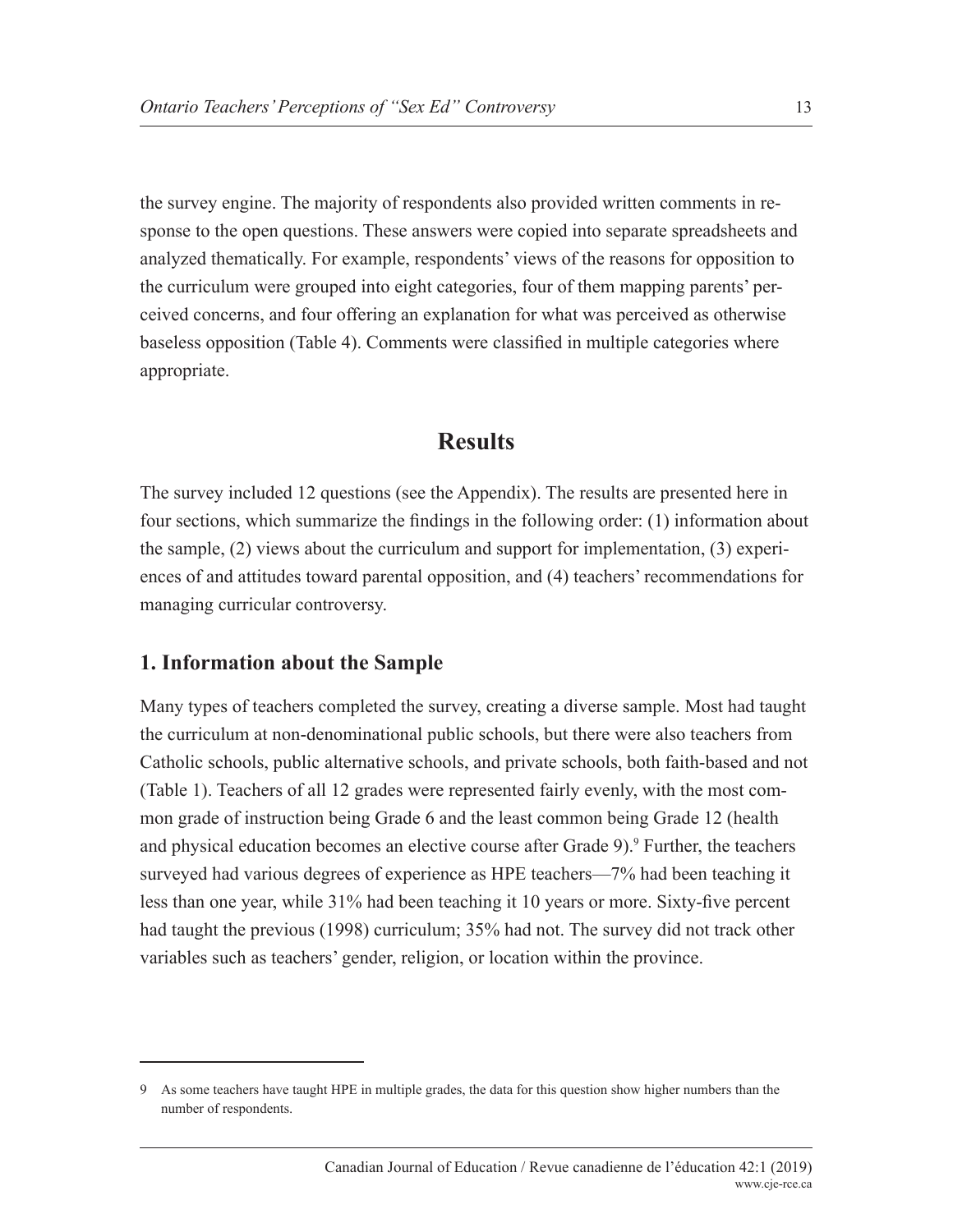| School Type                                             | Number (n)     | Percent (Rounded) |
|---------------------------------------------------------|----------------|-------------------|
|                                                         |                |                   |
| Public                                                  | 78             | 69%               |
| Public Catholic                                         | 21             | 19%               |
| Public alternative                                      | 5              | 4%                |
| Private, faith-based                                    | $\overline{2}$ | 2%                |
| Private, not faith-based                                | 7              | 6%                |
| <b>Grade of Instruction</b>                             |                |                   |
| $\mathbf{1}$                                            | 20             | 7%                |
| $\mathbf{2}$                                            | 27             | 10%               |
| $\overline{3}$                                          | 28             | 10%               |
| $\overline{4}$                                          | 29             | 11%               |
| 5                                                       | 28             | 10%               |
| 6                                                       | 34             | 12%               |
| $\overline{7}$                                          | 25             | 9%                |
| 8                                                       | 25             | 9%                |
| 9                                                       | 19             | 7%                |
| 10                                                      | 15             | 5%                |
| 11                                                      | 15             | 5%                |
| 12                                                      | 11             | 4%                |
| Years of HPE Experience                                 |                |                   |
| Less than 1                                             | $\overline{7}$ | 7%                |
| $1 - 2$                                                 | 30             | 32%               |
| $3 - 5$                                                 | 17             | 18%               |
| $6 - 9$                                                 | 12             | 12%               |
| 10 or more                                              | 30             | 31%               |
| Experience teaching the pre-<br>vious (1998) curriculum |                |                   |
| Yes                                                     | 60             | 65%               |
| No                                                      | 32             | 35%               |

#### **Table 1.** Respondents' Teaching Experience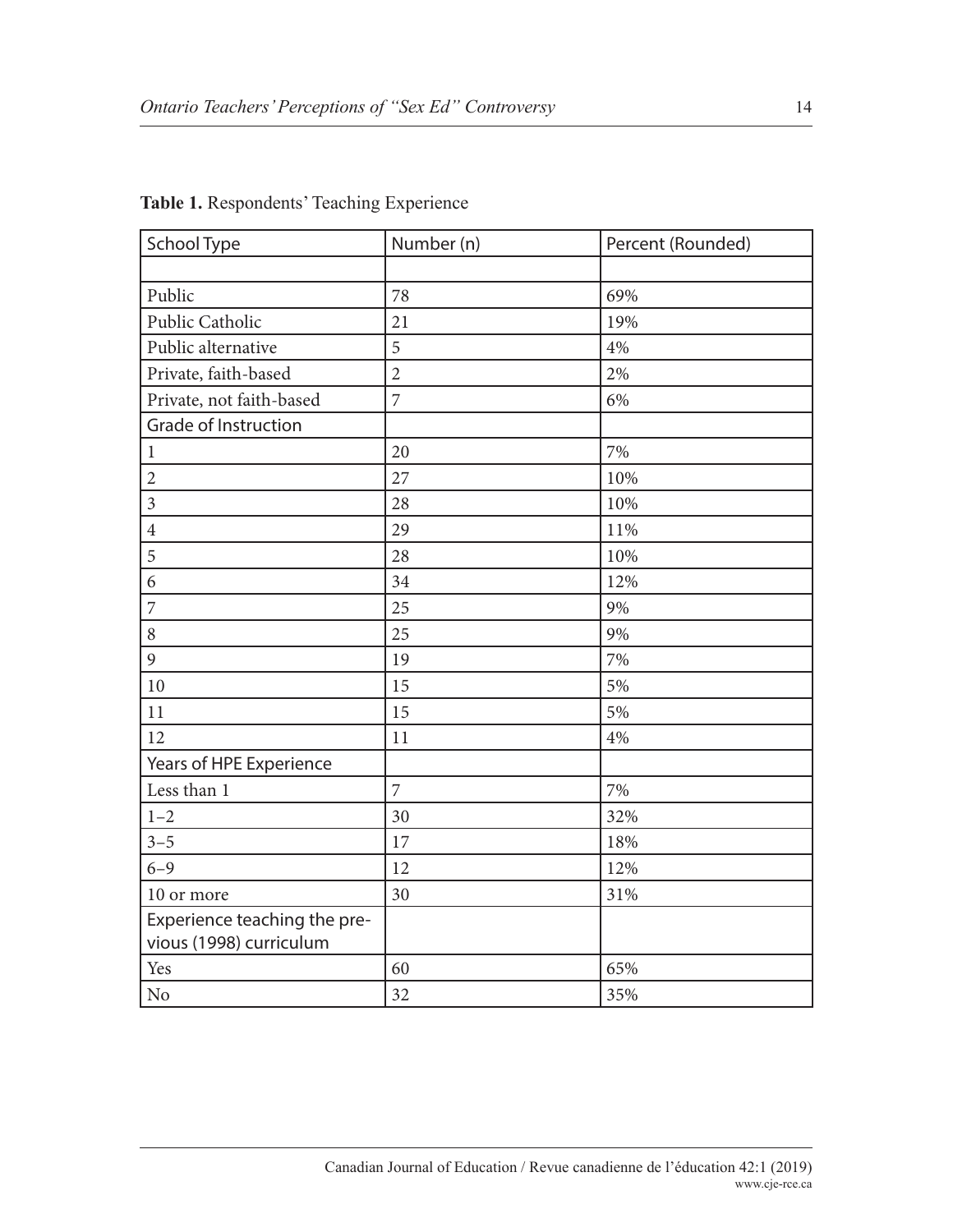## **2. Views about the Curriculum and Support for Implementation**

Almost every one of the teachers surveyed spoke approvingly of the changes to the curriculum since the previous (1998) version. Question 4 asked those respondents who had taught both versions, "From a teaching perspective, what are the most significant changes from the earlier curriculum to the new one?" Respondents did not describe the changes to the curriculum merely descriptively, for example by enumerating the changes in content or learning expectations; rather, they considered the changes to be improvements, noting that the terminology was more inclusive, appropriate, and reflective of the students' world. Their comments included:

The language aligns better with the current status of the society.

Proper vocabulary. More relevance to their lives.

Language is more inclusive of all orientations and possible ways to be involved in sexual activity.

They also commented on the revised format of the curriculum, describing it as more thorough, integrated, and supportive of teachers' needs than its predecessor:

Going from a few bullet points (as few as three!!!) about the brass tacks of human development to a well laid-out approach to these criteria that addresses not just what facts to "cover" but the links to other areas, the reasons these are to be covered, and examples.

It is no longer wishy-washy. There is now meaning and reasoning behind the new curriculum.

Clearer and more specific expectations. The sample dialogues are very helpful.

Several respondents commented that this curriculum supports students by developing general skills and perspectives, rather than promoting particular sexuality-related behaviours:

New curriculum focuses more on developing decision-making skills.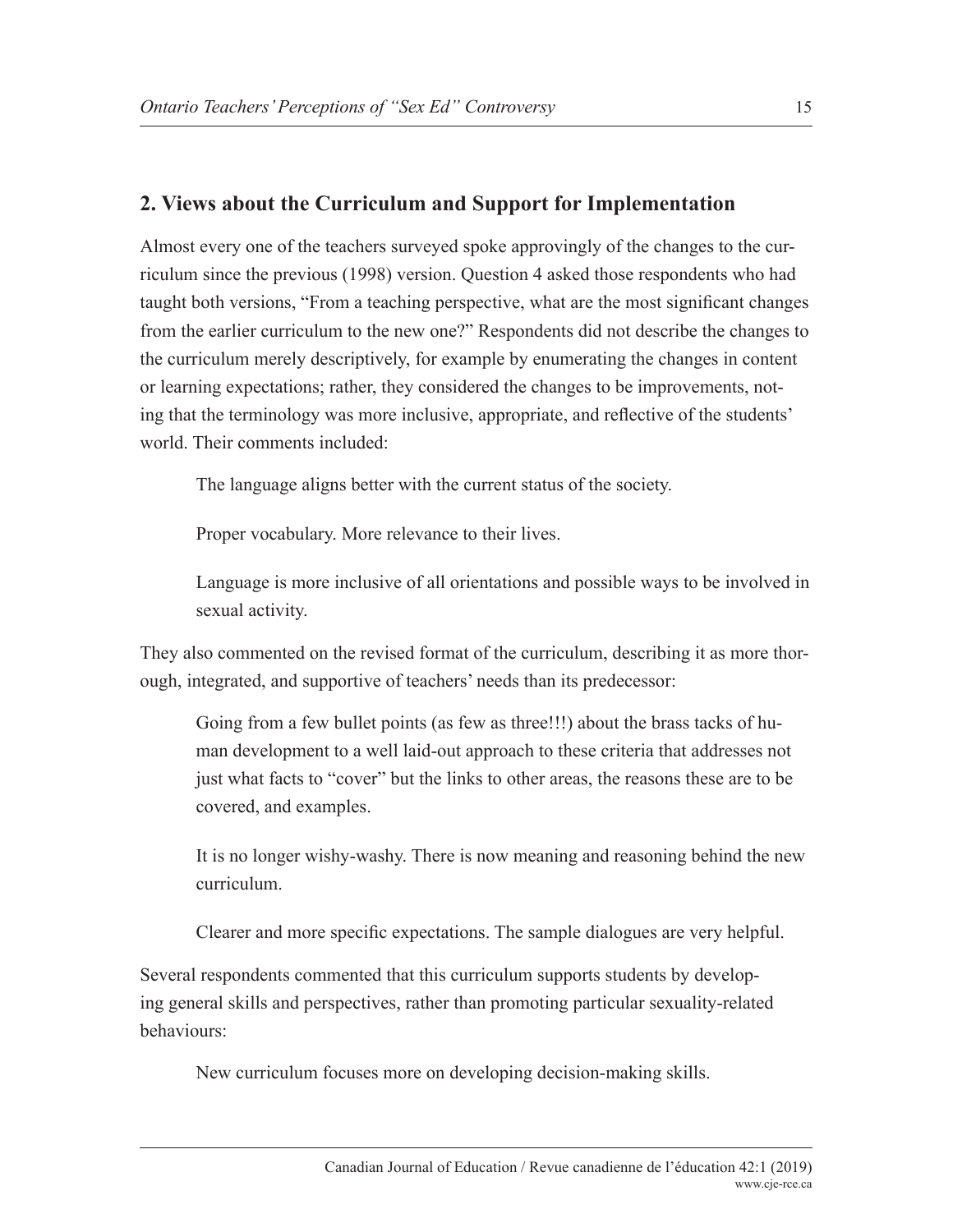Less focus on abstinence and more on personal health and well-being. Bigger perspective—looking at impact of choices on self and others and greater society.

While some teachers noted that little of substance had shifted in the grades that they teach, one respondent, who had taught the new curriculum in Grades 5–8, said that "the whole thing" had changed in ways "which we are not trained or provided with enough to address." This concern about inadequate professional development was echoed in other parts of the survey. This point will be revisited in the Discussion.

When asked in Question 5 to identify the goals of the new curriculum, the respondents selected multiple goals in about equal numbers (Table 2), especially those relating to biology, health, tolerance, and critical thinking—goals that have long been associated with comprehensive health education and liberal education more generally (Archard, 2003; Lenskyj, 1990). The most frequently selected goal was "to teach about healthy relationships." This suggests that the teachers had been impressed with widespread discussion about the uniqueness, and importance, of Ontario's addition of "consent education" to the curriculum.

The more conventional goal of preventing teen pregnancy and STIs received only 9% of the total share.<sup>10</sup> Preventing pregnancy and disease has been the most prominent, and least controversial, goal of all school-based sexuality education programs in North America. Generally, both advocates of comprehensive sex education and their opponents, who endorse abstinence-only education, agree on the desirability of such outcomes (Stanger-Hall & Hall, 2011). Since in Question 5 teachers were being asked to identify the main goals of the curriculum and not their personal priorities in teaching about sexuality, this result does not suggest that teachers are indifferent to the goals of preventing STIs and pregnancy. Rather, it may simply suggest that their perception of the new goals in the 2015 version concerned other topics; the prevention goals were already well established in earlier versions.

Very few teachers thought that the goal of the curriculum included the promotion of religious values. Some agreed that a goal was "to secularize attitudes towards sexuality and sexual relationships," though in open comments several teachers nuanced this

<sup>10</sup> Note that this does not mean that only 9% of respondents checked this goal. Thirty-seven respondents checked it, but it constituted 9% of the 411 total checks on this question. Table 3 is structured analogously.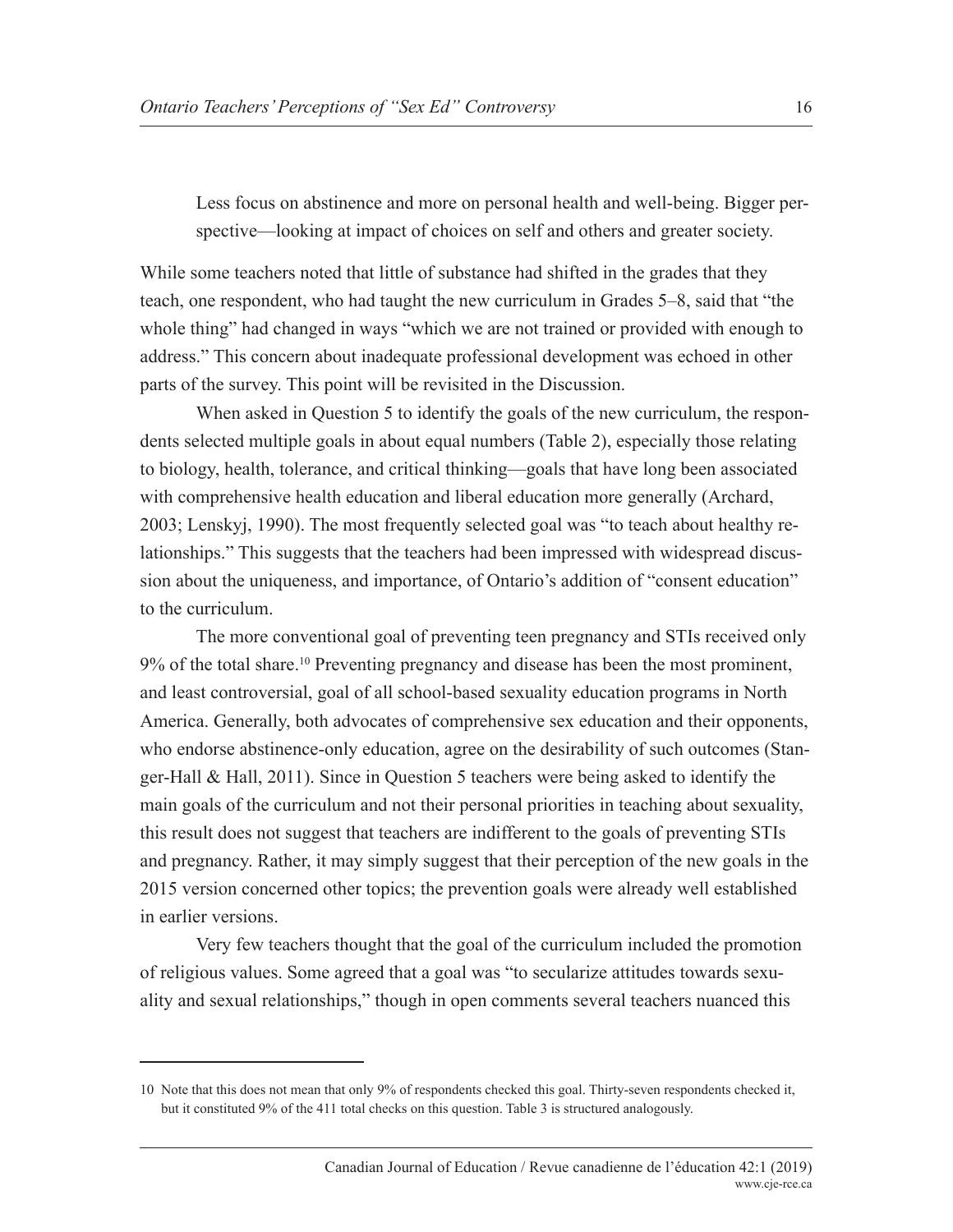apparent distinction between secularism and religion. One public school teacher said the goal was "not to promote faith or religion but to recognize that there are faith and religious values that we need to respect as they have to respect ours." A teacher from a private, not faith-based school said the goal was "not to secularize (or downplay religion values/values) but instead to de-religiousize [sic]" attitudes towards sexuality.

| Aim                                      | Number (n) | Percentage of Total (411) |
|------------------------------------------|------------|---------------------------|
| To prevent teen pregnancy and STIs       | 37         | 9%                        |
| To teach about healthy relationships     | 86         | 21%                       |
| To teach about biology and bodily func-  | 53         | 13%                       |
| tions                                    |            |                           |
| To educate about/celebrate sexual diver- | 57         | 14%                       |
| sity                                     |            |                           |
| To promote critical thinking             | 51         | 12%                       |
| To promote public health                 | 51         | 12%                       |
| To promote faith or religious values     | 3          | $1\%$                     |
| To destigmatize sexuality                | 49         | 12%                       |
| To secularize attitudes toward sexuality | 20         | 5%                        |
| and sexual relationships                 |            |                           |
| Other                                    | 4          | 1%                        |

**Table 2.** Respondents' Perceptions of the Goals of the Curriculum

Question 6 asked respondents whether they had been instructed to change the curriculum—for example, to avoid any topics or prompts, or to reframe any of the material. Eight teachers said that they had been instructed to modify the curriculum. These directives came from a variety of sources: from principals, from the Catholic school board, and from teacher mentors or department chairs. Two respondents said they were told not to demonstrate how to use a condom (one in a Catholic school, one in a public school). One public school teacher said they were told by a mentor "that it isn't necessary to discuss LGBTQ2+ relationships because 'it will influence them to be gay.'" One teacher at a private, not-a-faith-based school was instructed to "omit certain details." One Catholic school teacher was given "a different scenario to follow with respect to 'informed consent<sup>"</sup>

After indicating what they took to be the government's aims in designing the curriculum, and potential friction between the curriculum document and local directives,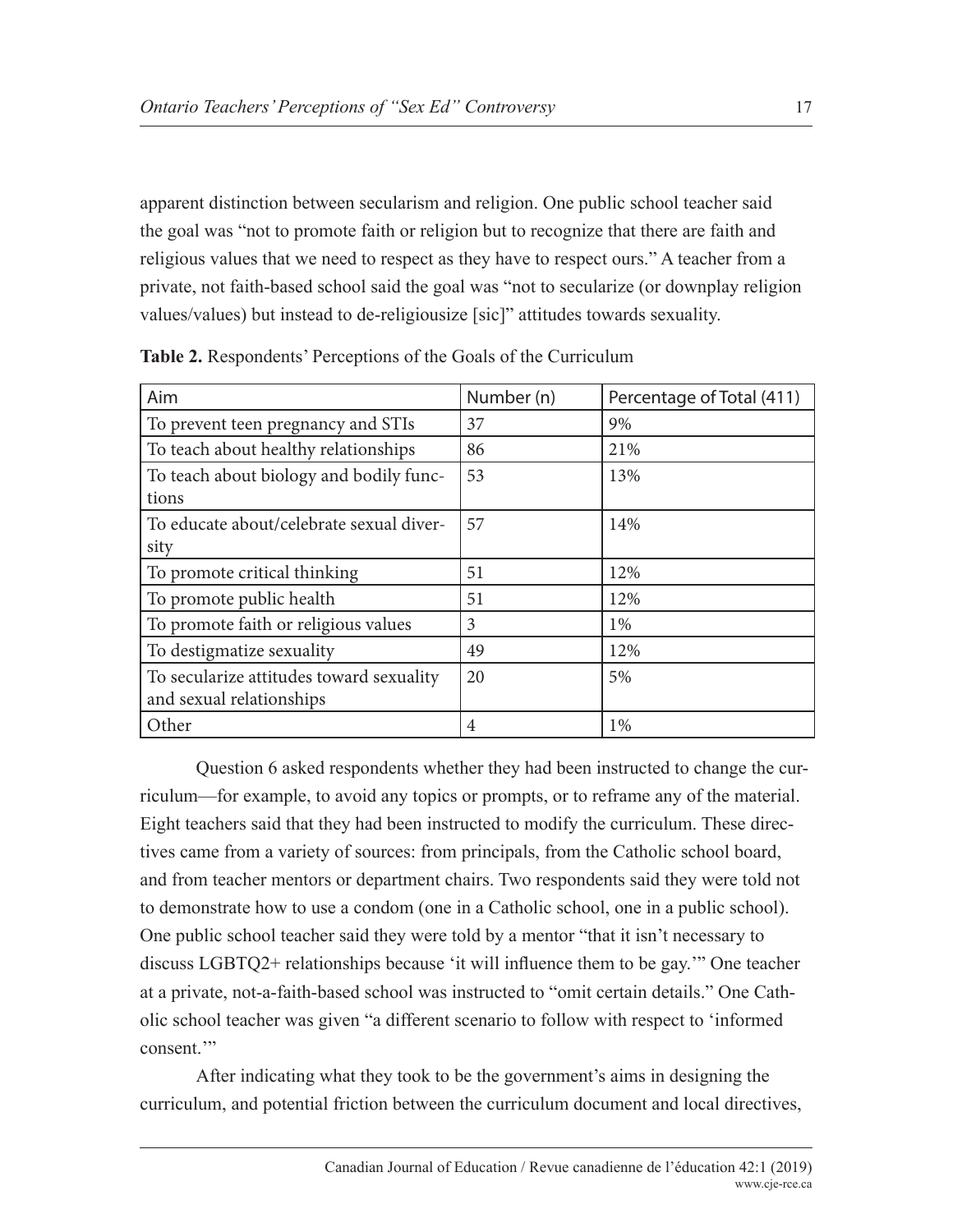respondents were asked to identify the values that they personally wished to impart to students while teaching about sexuality. Question 7 asked: "What values are most important to you as you teach sexuality to your students?" In keeping with the standard framing of comprehensive sexuality education, teachers highlighted the values of personal health and safety, and respect or tolerance for others (Table 3). Open answers to the question about teachers' values included:

Overall healthy sexuality—it's okay to ask questions and talk about this topic!

Trying to remove old myths around sexuality.

How to navigate value-conflicts in parent–child and partner relationships

These answers confirm teachers' broad alignment with the values expressed in the curriculum document and liberal education generally (Discussion below).

| Value                                          | Number (n) | Percentage of Total (238) |
|------------------------------------------------|------------|---------------------------|
| Autonomy                                       | 25         | 11%                       |
| Chastity/abstinence                            |            | 3%                        |
| Personal health and safety                     | 84         | 35%                       |
| Pleasure, fulfillment, or<br>sexual expression | 6          | 3%                        |
| Respect for diversity                          | 66         | 28%                       |
| Sexual equality                                | 40         | 17%                       |
| Other                                          | 10         | 4%                        |

**Table 3.** Respondents' Values when Teaching Sexual Health

Question 8 asked whether teachers had received support to implement the new curriculum. Only about one third (35%) of the teachers surveyed had received any professional development or resources related to the new curriculum, much of which was optional. Sources of support included school boards, subject council resources,<sup>11</sup> and other teachers. The professional development received was described in mostly positive terms, with some teachers describing it as "excellent" or "extremely useful." One teacher in a

<sup>11</sup> All Ontario teachers have access to resources distributed by the Ontario Physical and Health Education Association (OPHEA), which works with the Ministry of Education to develop curriculum and support teachers.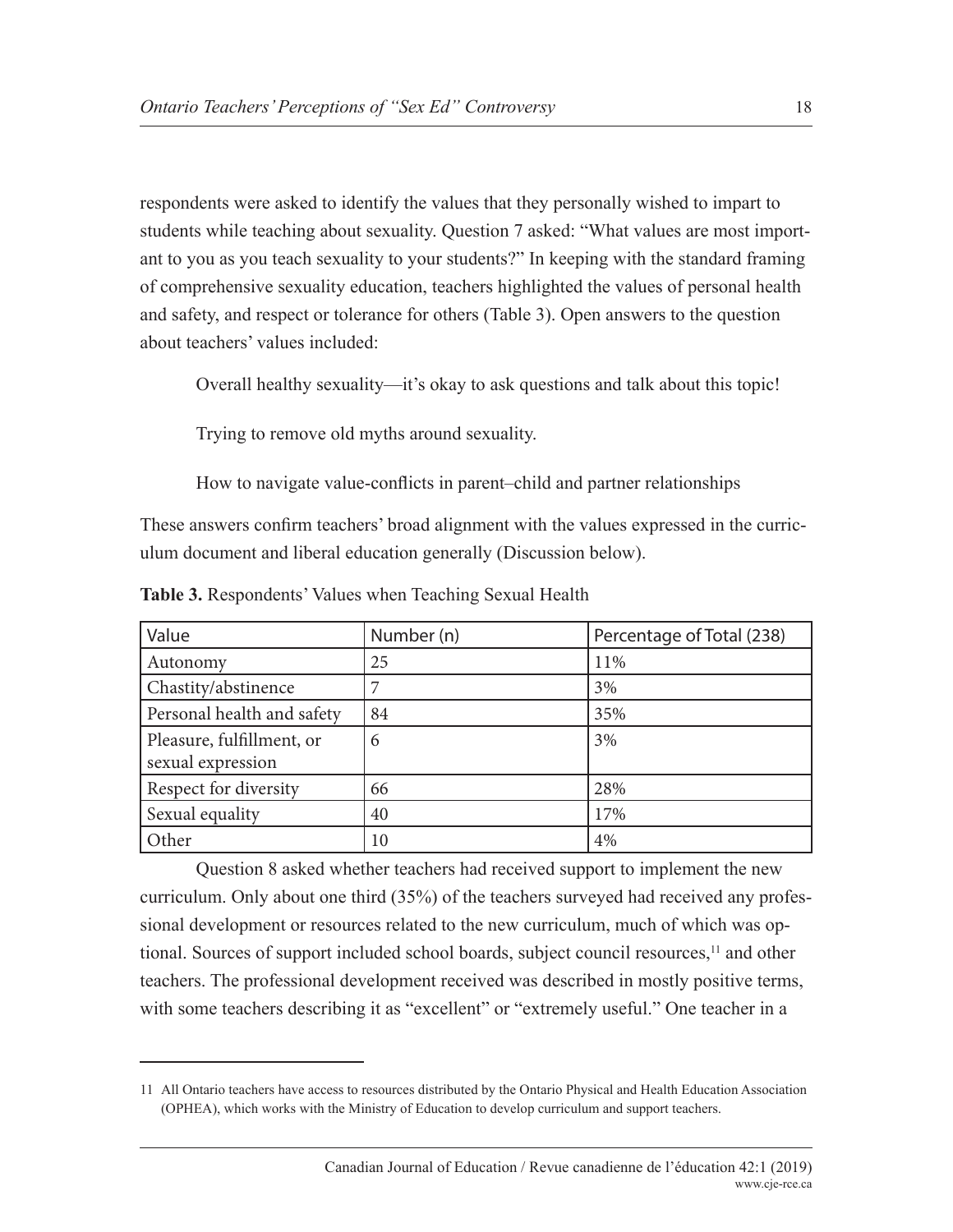Catholic school received "board-level prep" and "direction from the Institute for Catholic Education," which they described as "minimal and preaching."

Teachers who had completed their pre-service teaching qualification or specialist qualification in the last two years had received more preparation. One teacher said:

I did my specialist part  $2^{12}$  and there we were given numerous materials on the new curriculum and how to start conversations in a safe environment.

From this section of the survey it can be concluded that while most of the respondents were in favour of the new curriculum and the broad values it represented, many may have nonetheless felt unprepared to implement all of it. Furthermore, significant variations around the province with respect to the availability of professional development, combined with the authority of schools and principals to modify content and delivery, suggest that the goals of the curriculum were at best being met inconsistently.

## **3. Experiences of and Attitudes Toward Parental Opposition**

Question 9 asked about respondents' experiences of opposition in their capacity as teachers. The anxiety over the curriculum that was tracked in the media directly affected many of the teachers surveyed. In all, 43% said that they had encountered opposition to the curriculum as teachers, mostly in the form of students being withdrawn from class by their parents. In the blank space provided to comment on their answers, almost all respondents mentioned religion as a motivating factor. Representative comments include:

Religious rights and beliefs became difficult to negotiate in my area. And how to cover content and material even though there is massive disagreement

The Muslim parent community expressed their concerns.

[I experienced] certain religious parents being opposed with the new curriculum. Once I sat down with them and showed it to them and discussed it they were fine and gave consent to teach it.

<sup>12</sup> This is an advanced qualification that certified teachers can take through colleges of education on their own time, at their own expense.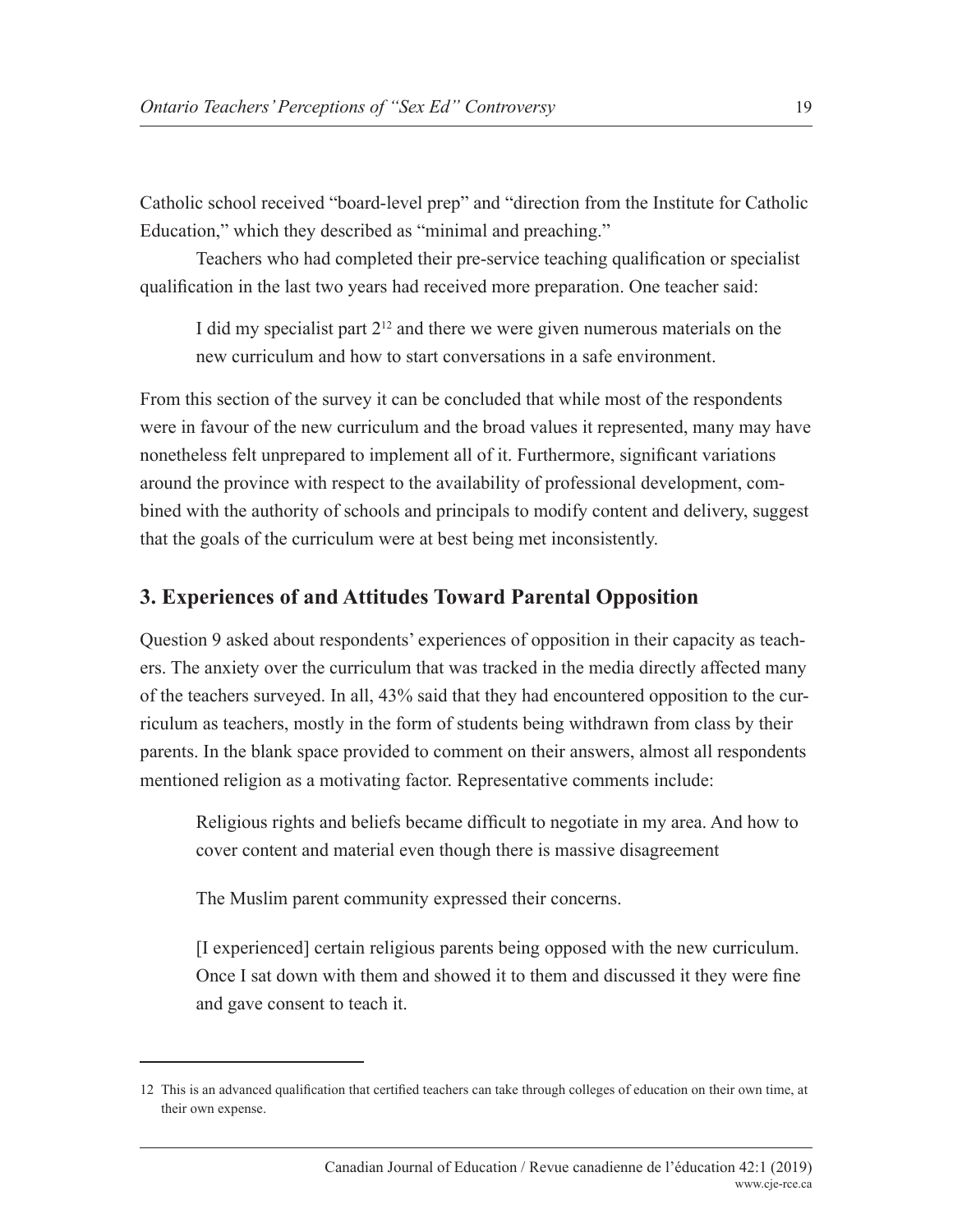In some cases the expression of opposition came in response to a take-home letter explaining what the students would be learning:

I received about 3 voicemails from parents requesting to speak to me after receiving a letter sent home outlining what would be covered in health education the following month.

One teacher explained that such letters are unnecessary and that not sending them to parents improved attendance:

The first year we had parents pull their kids. The second year we did not publicize it as we do not publicize fractions and it went on without a hitch in my grades.<sup>13</sup>

Parents' choice to opt their children out of some classes may have created extra work for teachers. One respondent explained:

Students were pulled from class. One student was excused from all classes (and I was required to come up with other independent work he could do during that time period on other topics we had covered).

After describing their own experiences of opposition in their teaching roles, respondents were asked in Question 10, "In your view, what are the main concerns of parents or others who oppose the curriculum?"14 This question was left deliberately open-ended. Although it was clear from their answers to the earlier questions that most of the teachers did not share the concerns or motivations animating parent protestors, their comments here suggest that they were well attuned to the sources of disagreement. Analysis of the data revealed that some respondents were summarizing what they took to

<sup>13</sup> This comment raises important questions about whether sex education is different in kind from other subjects and whether parents are entitled to a different level of engagement when it arises in school. While I lack the space to develop this point here, it is worth noting that proponents of sex education often stress its similarity to other schoolbased subjects, saying that sexuality is just another aspect of "health education," while opponents insist on its discontinuity. Protestors at Queens' Park (the provincial legislature), for example, carried signs that read "Math, Not Masturbation" and "Science, Not Sex," communicating what they perceive to be a deep chasm between the proper focus of schooling and the controversial material in the 2015 curriculum.

<sup>14</sup> This was a question for all respondents, not only for those who had indicated that they personally encountered opposition in their teaching practice.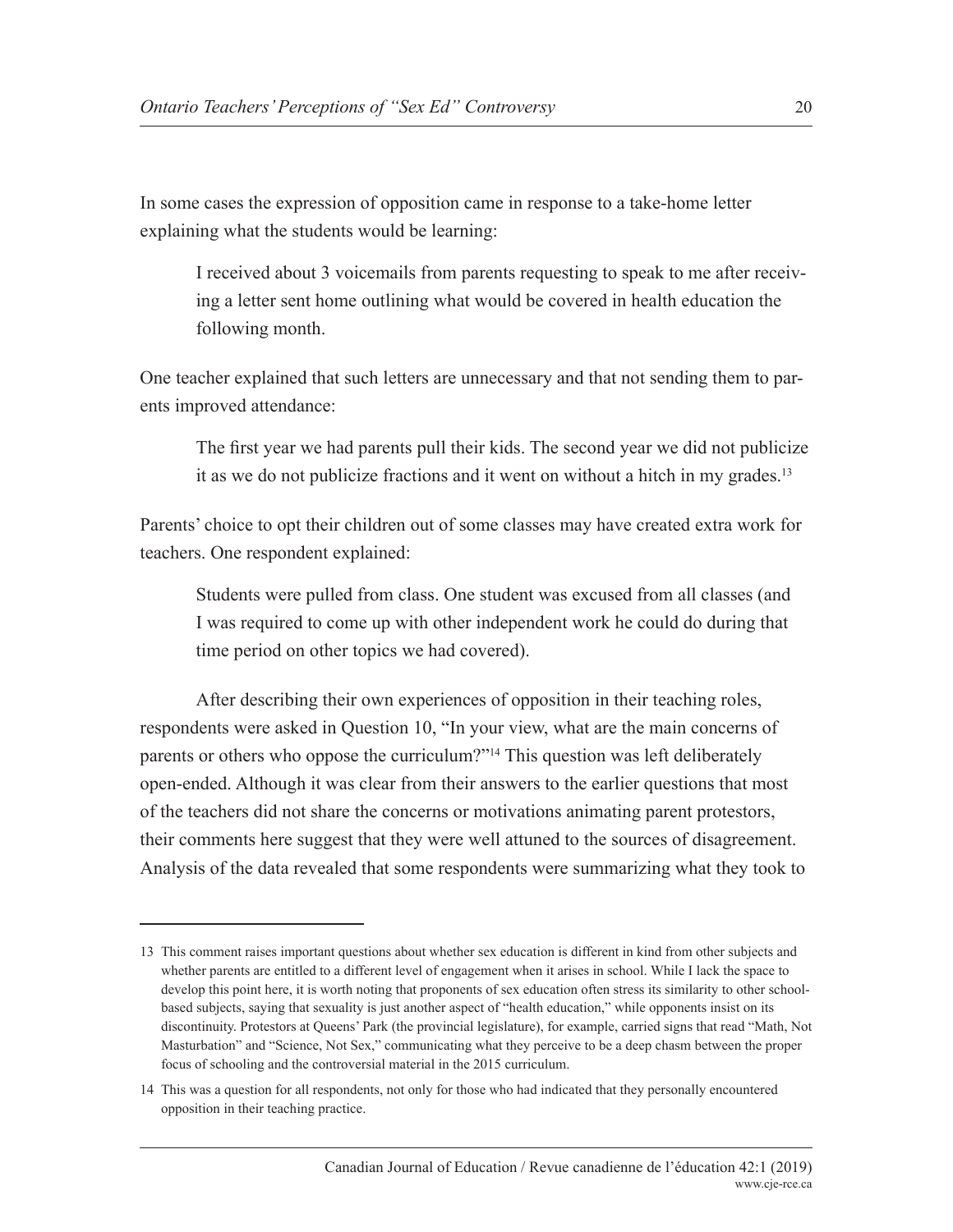be opposing parents' concerns, whereas others reflected on the reasons behind the parents' (to them, misguided) positions. Responses were therefore classified into "concerns" (reasons parents have for opposing the curriculum) and "explanations" (higher-order explanations for why the parents hold these beliefs). The four concerns identified were age-appropriateness, parental role, religious freedom, and sexual encouragement. The four explanations were misinformation, homophobia or intolerance, media distortion, and "Other." Answers were coded in multiple categories as necessary. The frequency of each answer and sample quotes are summarized in Table 4. The primary concern attributed to opposing parents was the worry that the curriculum is not age-appropriate, and the most cited explanation was that opponents were misinformed.

| Parental Con-<br>cerns                                                                           | <b>Number</b> | Percentage<br>of All An-<br>swers (71) | Sample Quotes                                                                                                                                                                                                                                                                       |
|--------------------------------------------------------------------------------------------------|---------------|----------------------------------------|-------------------------------------------------------------------------------------------------------------------------------------------------------------------------------------------------------------------------------------------------------------------------------------|
| 1. The curriculum is<br>not age-appropriate;<br>children are too<br>young to learn about<br>sex. | 25            | 35%                                    | They believe it is bringing information to light that<br>their children wouldn't be thinking about otherwise.<br>The perceived "loss of innocence."<br>Children are too young to be exposed to some of it.                                                                          |
| 2. Sex education<br>should not happen<br>in schools because it<br>is the parents' job.           | 11            | 15%                                    | Parents should be the teachers of "sexual health edu-<br>cation" (it is not the role of the school).<br>There are many who believe it is a parental responsi-<br>bility to teach about body boundaries, sexual health,<br>and practices.                                            |
| 3. The curriculum<br>undermines religion.                                                        | 13            | 18%                                    | Parents feel the curriculum covers material that goes<br>against their religious values                                                                                                                                                                                             |
| 4. The curriculum<br>promotes sex/partic-<br>ular sexual practices.                              | 2.1           | 30%                                    | I think they feel we are promoting sexual practice<br>and homosexuality to young children.<br>Teaching students that sex for pleasure is okay,<br>teaching a spectrum of sexualities, teaching anything<br>besides abstinence.<br>Promotes sexuality & "hyper-sexualizes" children. |
| Explanations                                                                                     |               |                                        |                                                                                                                                                                                                                                                                                     |

|  |  | Table 4. Respondents' Perceptions of the Reasons for Opposition to the Curriculum |  |
|--|--|-----------------------------------------------------------------------------------|--|
|--|--|-----------------------------------------------------------------------------------|--|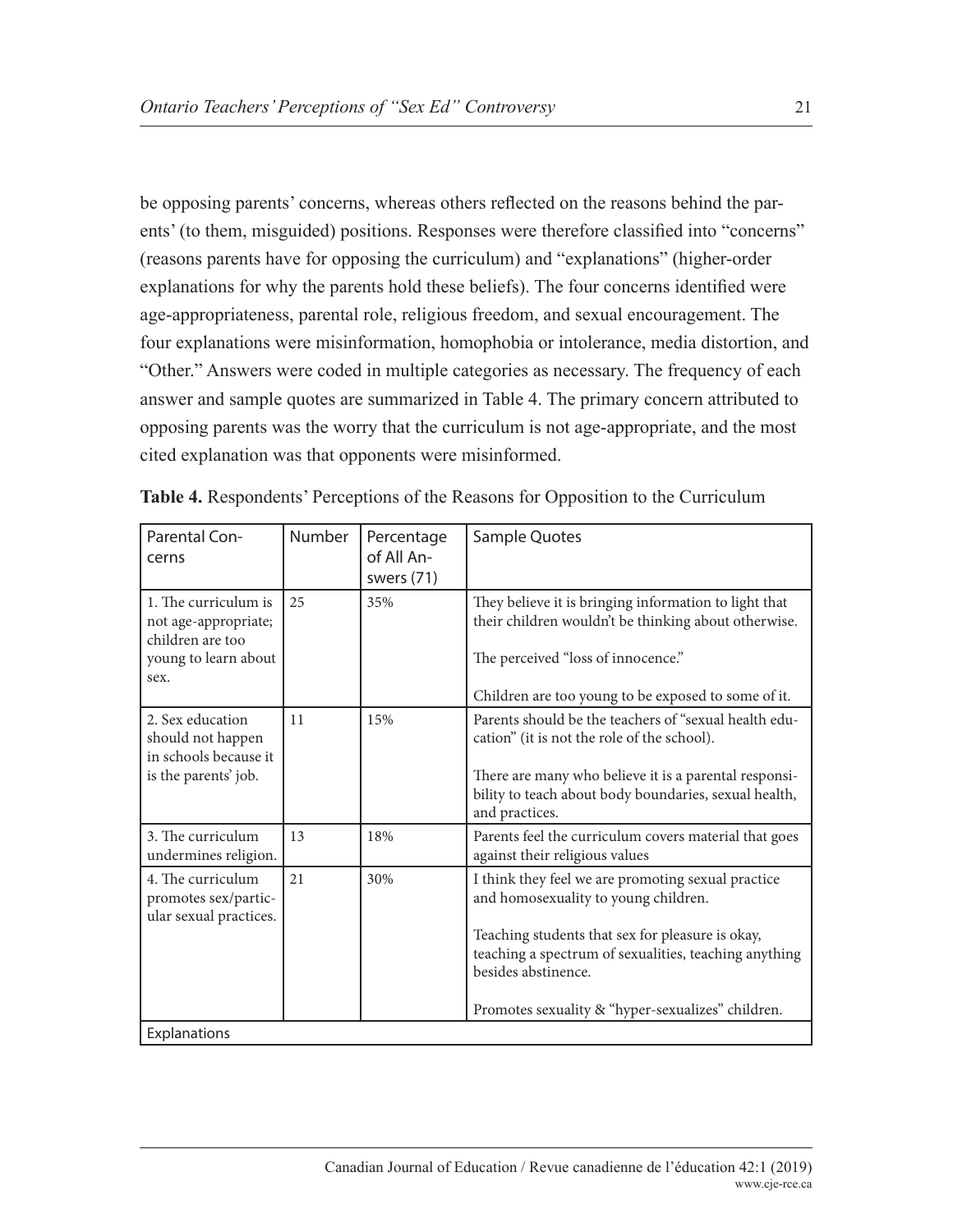| Parental Con-<br>cerns                                                              | Number | Percentage<br>of All An-<br>swers (71) | Sample Quotes                                                                                                                                                                                                                                                                                                                                                                                              |
|-------------------------------------------------------------------------------------|--------|----------------------------------------|------------------------------------------------------------------------------------------------------------------------------------------------------------------------------------------------------------------------------------------------------------------------------------------------------------------------------------------------------------------------------------------------------------|
| 1. The parents' con-<br>cerns are rooted in<br>misinformation.                      | 16     | 23%                                    | Not really understanding what the expectations were.<br>They took items out of context and were told why it<br>was there and what their kids will be learning with-<br>out really knowing. A lot of misconceptions.<br>Parents not being knowledgeable about the curric-<br>ulum and what is actually being taught instead<br>relying on word of mouth from gossip from other<br>parents in the community. |
| 2. Opposition is<br>based on homopho-<br>bia/intolerance.                           | 11     | 15%                                    | Ignorance, intolerance regarding LGBT.<br>Deep seated bias against liberal and progressive<br>sexuality.<br>Theyfeel that although different sexual prefer-<br>ences shouldn't be discriminated against, they also<br>shouldn't be made out to be "normal," rather accept-<br>able and respected abnormalities.                                                                                            |
| 3. The media mis-<br>represented the cur-<br>riculum or inflated<br>the opposition. | 5      | 7%                                     | They think we are teaching about pleasures and<br>positions and body parts they don't actually know<br>we don't teach that because the media blew it out of<br>proportion.<br>Misguided by the media.                                                                                                                                                                                                      |
| 4. Other.                                                                           | 5      | 7%                                     | They don't understand and are afraid of anything to<br>do with the word sex.<br>Fear of the unknown; fear of growing up too fast.<br>Not structured enough. Open to interpretation.                                                                                                                                                                                                                        |

## **4. Teachers' Recommendations for Managing Curricular Controversy**

Finally, respondents were asked what they considered to be the best response to the concerns of dissenting parents (Questions 11) and to offer any other comments about the new curriculum (Question 12). In their answers to these open questions, teachers emphasized communication, education, respect, and professionalism. Twenty-nine percent of the respondents replied to the first question with some version of the answer "read the curriculum," reflecting the perception that parents' opposition was rooted in misinformation. Some teachers also suggested directly explaining the rationale for the curriculum. They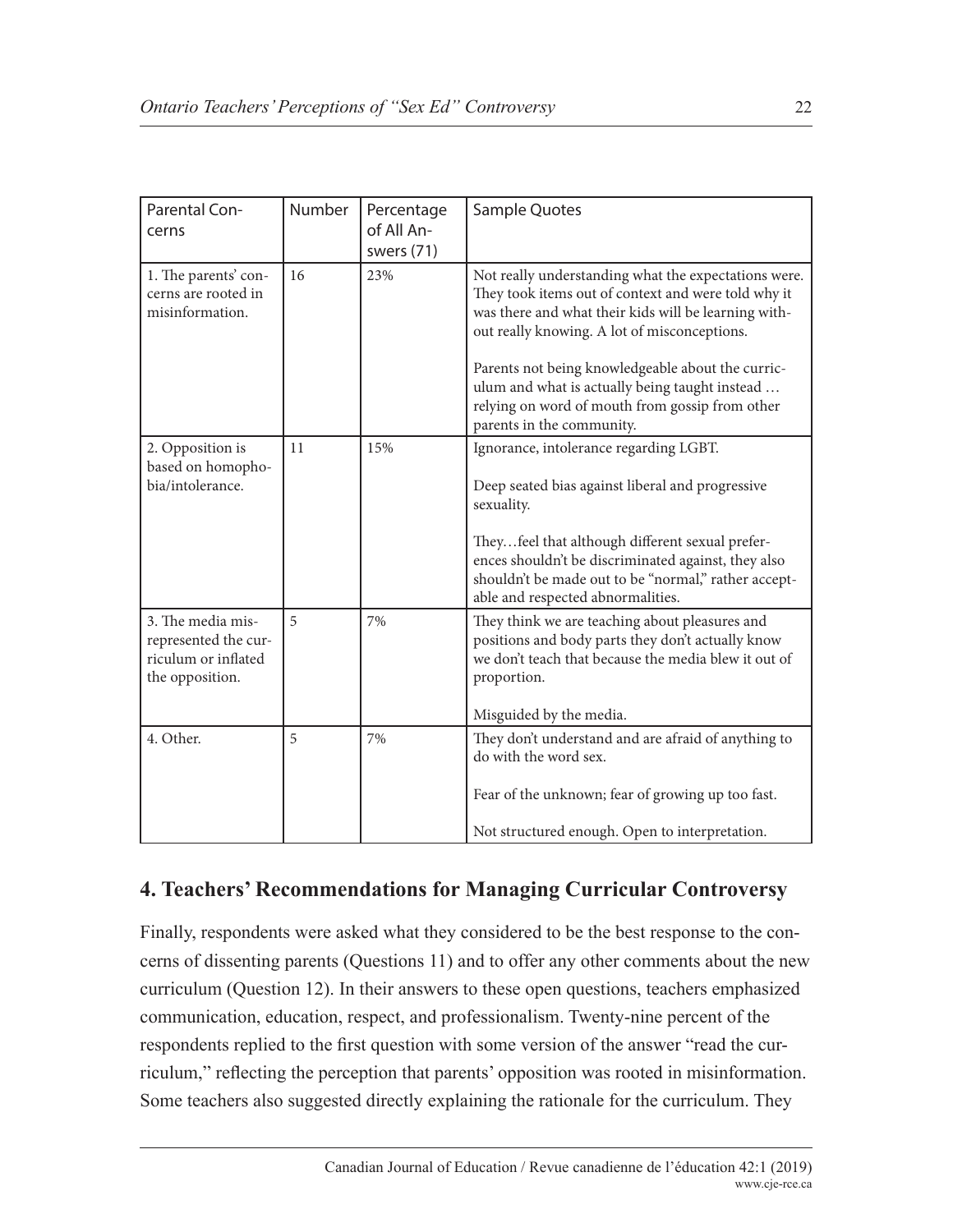implied that the correct response to opposing parents would be to better justify the curriculum itself:

Using statistics and resources to show that teaching this content will result in a healthier and happier kids.

The curriculum is focused on giving kids factual information about their bodies that allows them to make informed choices (it does not "promote" particular practices)—the curriculum reflects Canadian diversity (including gender and sexual diversity—kids need to understand and respect the diversity around them)—the curriculum is designed to keep kids safe (i.e., consent education) and gives them information at a developmentally appropriate age.

Certain aspects of the curriculum will be irrelevant to those who it doesn't apply to, but it will be incredibly important for those who it does apply to. For that alone, it's worth teaching.

Three teachers specifically mentioned teachers' professionalism and the expertise of the curriculum developers, calling for more trust on the part of parents:

The health curriculum was written by experts in child development/health (i.e., doctors, nurses, teachers, public health professionals) and based on the needs of students in the 21st century.

There has to be trust between the family and the school that the teacher will deliver the curriculum in a professional way that is appropriate for the children's age, just as they deliver math, science, etc. in a professional way.

Teachers are professionals who use the curriculum developed to teach children.

One teacher recommended diffusing opposition by rearranging the material in the HPE course:

Eliminating the taboo nature of the subject by not confining it to a 3-day box has been extremely successful for me. Inserting these topics into projects or other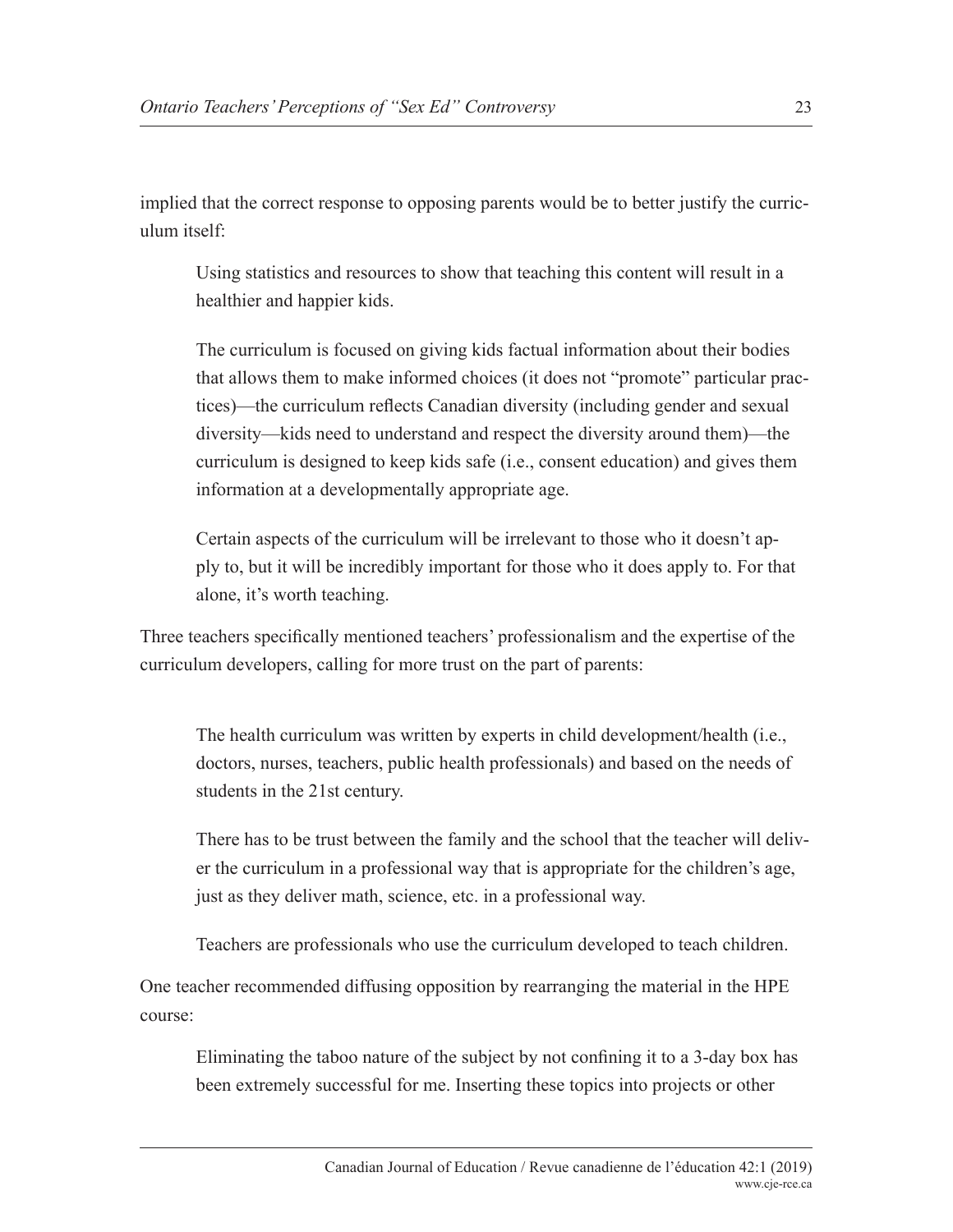tasks, as well as giving it an appropriate treatment earlier in the year lends validity, makes it seem less like it is being held at arms' length and done reluctantly.

While expressing disagreement with the parents who opposed the curriculum, most respondents stressed the importance of reassuring parents about their mutual care for their children and their respect for the parents' authority over their children's education:

I think the best response is to continue to keep lines of communication open by informing them ahead of time what will be covered and when it will be covered so that they can request an accommodation to the lessons they are uncomfortable with

Working with parents to best teach the curriculum together.

To reassure parents that we are not usurping their roles but want to work with them to ensure their child is prepared and has some knowledge of situations they will encounter in the real world.

Several teachers in religious schools said that the curriculum could be reconciled with their faith-based values, allaying parental concerns about its relationship to religion:

I would respond that I am teaching the curriculum within the frame of Catholic values promoting respect for all.

Teach in the light of Christ and gospel values alongside the curriculum.15

Only a few respondents seemed skeptical that parental opposition could be reconciled with the curriculum, or that it ought to be. One teacher wrote:

<sup>15</sup> Much more research is warranted to probe these types of answers. Long-form interviews with teachers and class observations in Catholic schools, for example, could help researchers understand and assess what teachers mean when they claim to reconcile religious values and inclusive sex education. However, this type of research is often prohibitive at multiple levels: for example, religious schools can be resistant to outside researchers examining their practices, and teachers, who are contractually required to uphold certain tenets of the faith, may be reluctant to describe their perceptions of potential conflicts between religious education and sexuality education. This is one advantage of conducting an anonymous survey. In a different part of this study, administrators in Ontario's publicly funded Catholic school system were interviewed about the 2015 curriculum; analysis of these findings is forthcoming.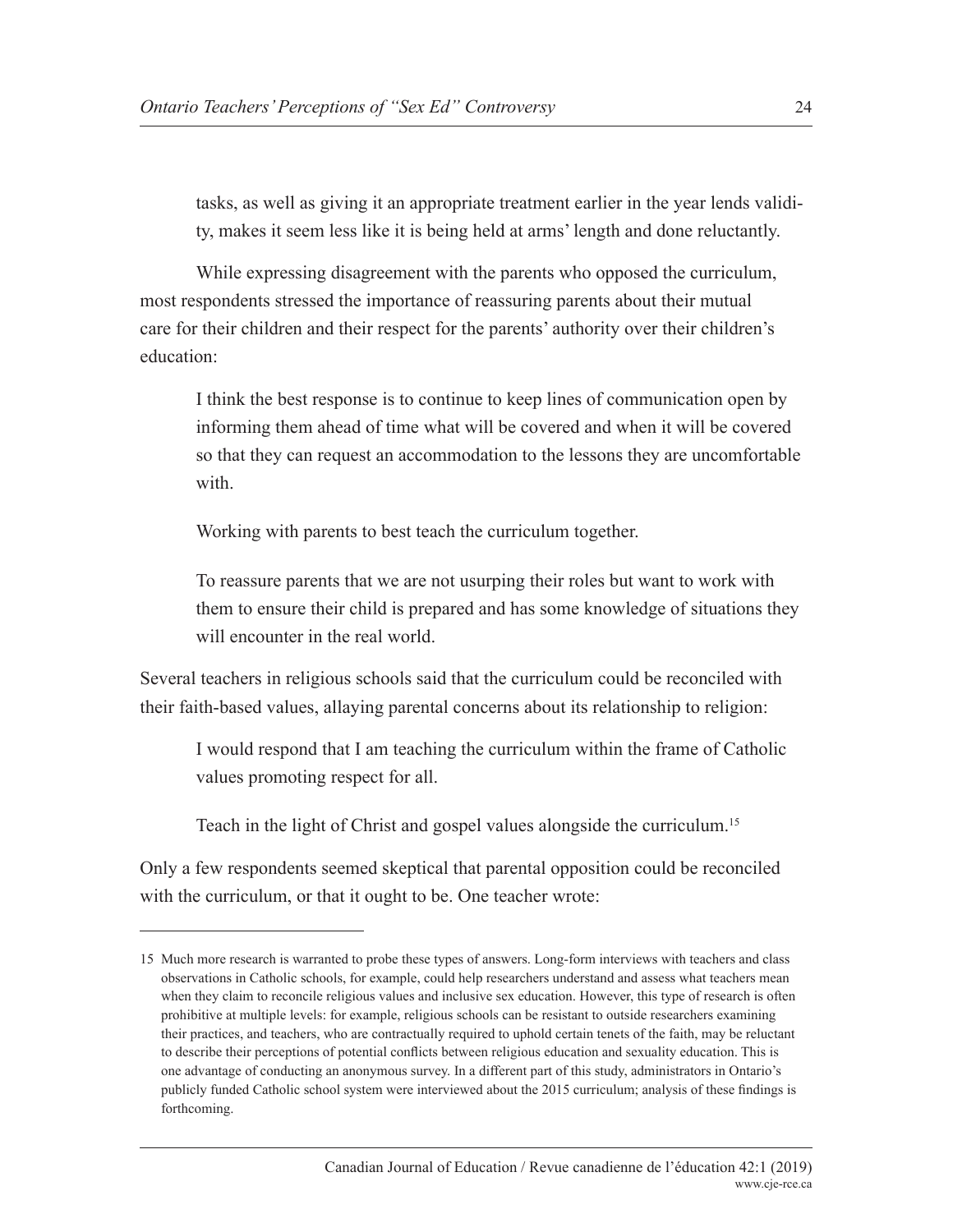The first year I taught the new curriculum, I actually photocopied the teacher manual so that the parents could see exactly what I would be teaching. They removed their child anyway.

Another took the position that "government should not allow withdrawal of students from class."

Several teachers noted that attitudes rooted in religion or based on prejudice against sexual minorities are difficult to alter, even after clearing up misconceptions about content:

Letting parents know exactly what's in the curriculum, as what they've heard is usually not true. As for homosexuality, not sure how to address concerns like that.

And one noted that there has to be receptivity from the parents to any conversations about their concerns:

There is no standard or good response. It depends on the parent, their anger vs frustration vs curiosity levels, and their concerns.

Three responses, all from teachers at public schools (one of them alternative), expressed ambivalence about the curriculum, declined to comment on parents' views, or agreed that the curriculum contained concerning elements:

This is their personal thoughts so no comments

I don't have a response, I think they are also learning some information a little young.

I don't know. Parents have a point, I don't disagree with them, but the curriculum should be updated. It too soon to tell, but I do think parent's [sic] concerns need to be taken seriously—it is not obvious that this new curriculum is better than the previous one.

These comments raise important questions about the ethical obligations of teachers who may be expected to teach material that they feel is inappropriate and potentially to defend it to parents who also object to it. Since the curriculum has been retracted, many more teachers are now in this uncomfortable position. When teachers have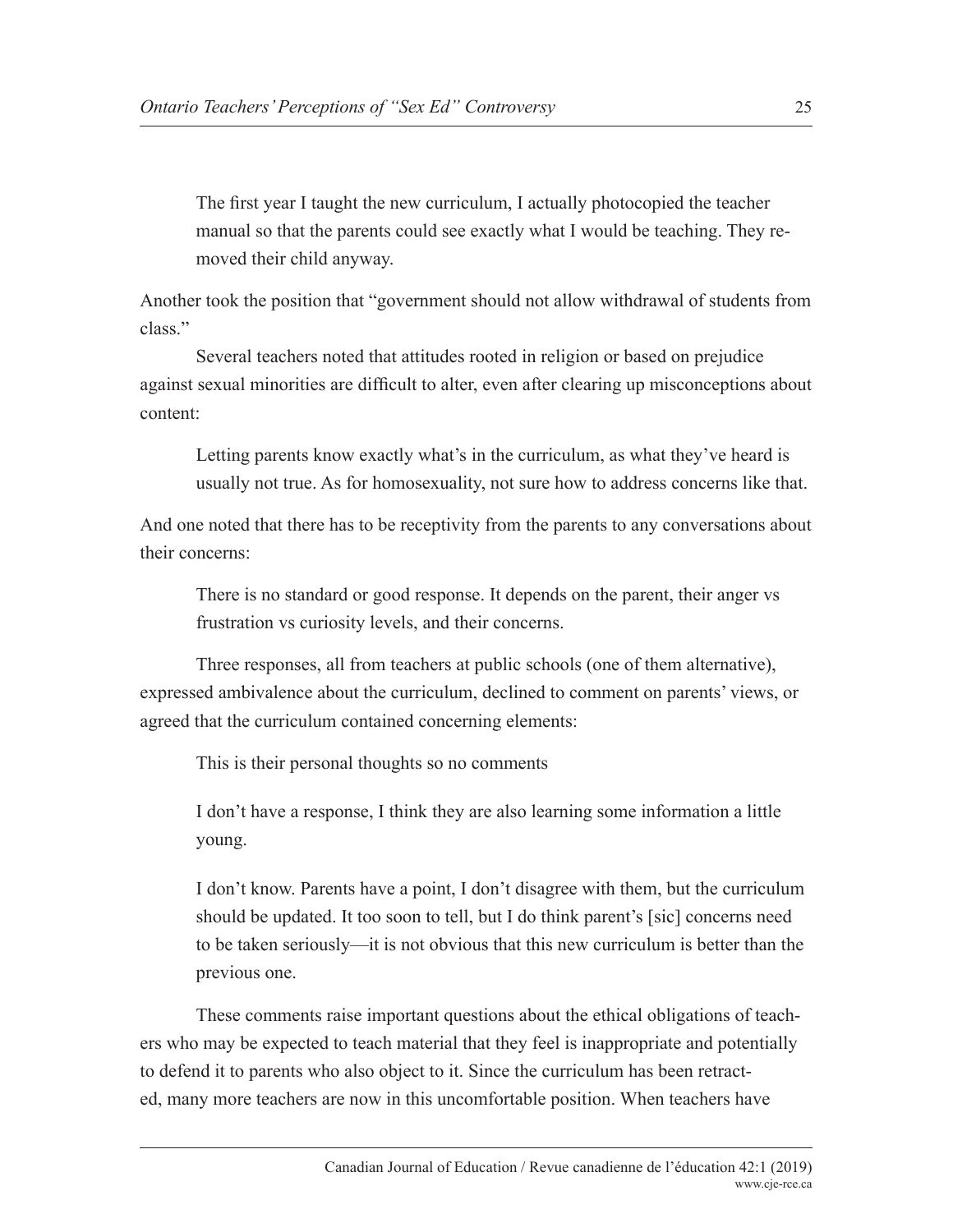misgivings about state-mandated curriculum, their opinions should be heard, if for no other reason than that it may impact students.

## **Discussion**

These findings offer important insight into a mostly overlooked group of stakeholders. The survey illustrates that the 2015 revision is (or was), in the opinion of most teachers, age-appropriate, relevant to students' lives, pedagogically helpful, and long overdue. The findings indicate that teachers' beliefs about the aims of the curriculum are closely aligned with the stated aims of the former Liberal government in developing it, and respectfully incongruent with the attitudes of the most vocal protestors. When asked about their own values, the teachers largely expressed classically liberal orientations in their teaching, stressing the importance of promoting respect for diversity, equality, and healthy independent decision-making. Had the curriculum not been repealed, teachers would have liked to receive more support to ensure its successful implementation, including professional development and opportunities for open, respectful communication with skeptical parents. The public controversy affected many of the teachers in the sample, who in some cases received direct instructions to alter the content or delivery of the curriculum.

It should not be taken for granted that teachers, who are often employed by the provincial government, are personally aligned with the values expressed in controversial curricula, or even correctly informed about clashes between state education policy and dissenting parents. For example, teachers could be ideologically aligned with the curriculum's protestors and with the new Conservative government's policies. Instead, these findings reveal teachers to be mostly avid supporters of the aims of comprehensive sex education, with only a few respondents expressing any negative attitudes. It is difficult to know whether this finding is representative of the whole teacher population; some researchers have noted that "participants in sex-related studies tend to be more liberal than do non-participants" (Cohen et al., 2012, p. 313). However, the teachers surveyed who work in religious schools and who might have been thought to hold less liberal attitudes toward sexuality did not register more negative attitudes to the curriculum than the public school teachers in the sample.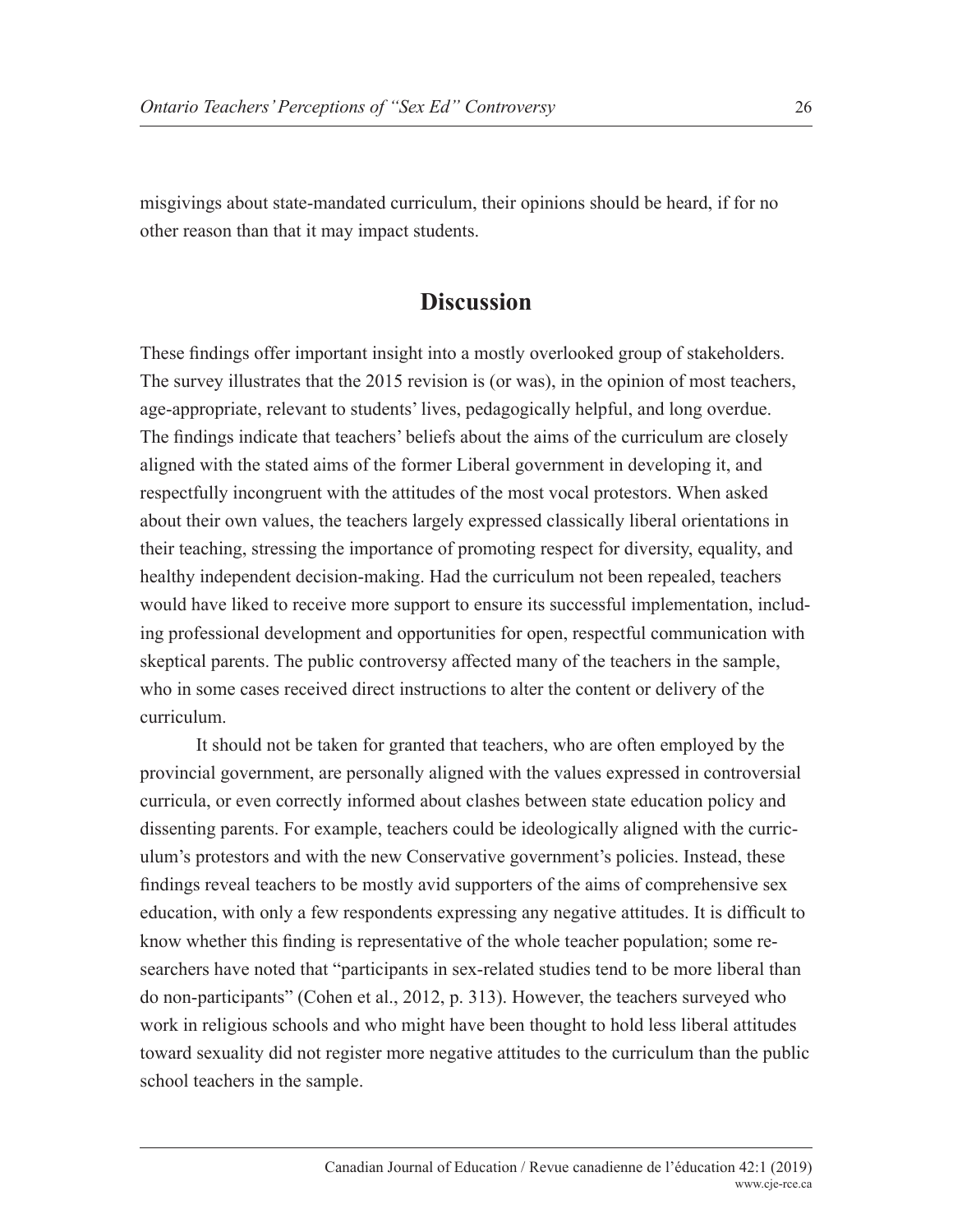We cannot assume that a new curriculum necessarily makes teachers' work easier, but the teachers surveyed also reported positive experiences with the format of the curriculum from a teaching perspective. For example, in the open question about the differences between the old and the new curricula, respondents mentioned the detailed examples and sample dialogues in the curriculum as helpful tools to support their teaching of delicate material.

Responses to the questions about the aims of the curriculum and teachers' own values in sex education showed a strong bias toward classically liberal justifications for comprehensive sex education embedded in mandatory health curriculum. Importantly, respondents both identified these as the government's goals in the curriculum and selected them as their own personal values in a separate question. The emphasis on evidence-based knowledge, respect and tolerance, and healthy decision-making evinced in teachers' answers corresponds to mainstream views in health education research and political philosophy about how to deliver sensitive material in a pluralistic society (Corngold, 2013; Halstead & Reiss, 2003). According to these views, students should be empowered to make informed decisions about their bodies and lives while respecting the needs and rights of others; school-based education should develop critical thinking, while the more subjective aspects of morality and culture should be deferred to students' other educators. In their written responses, teachers in this survey also echoed the prevailing liberal sentiment that parents are the de facto authorities on children's education and should be permitted to opt children out of classes, or to supplement school-based curriculum with other messages, as they see fit. The fact that these perceived rights can be inconvenient or disruptive for teachers—for instance, by requiring them to alter some material—makes this sentiment especially notable and deserving of further investigation.

Beyond the strong convergence between teachers' views, the values expressed in the 2015 curriculum, and liberal theorists' approaches to sex education, the results provide more specific information about teachers' perceptions of the aims of sexuality education in this time and place. The most selected response to the question about the goals of the curriculum was to "promote healthy relationships." This answer likely reflects the curriculum's new emphasis on "consent"—widely considered a breakthrough in Ontario's 2015 revision—which was not always an explicit goal of liberal education. Although the curriculum preceded the #MeToo movement, this cultural phenomenon confirms that discussions about consent and sexual power are urgent and inescapable. Meanwhile, the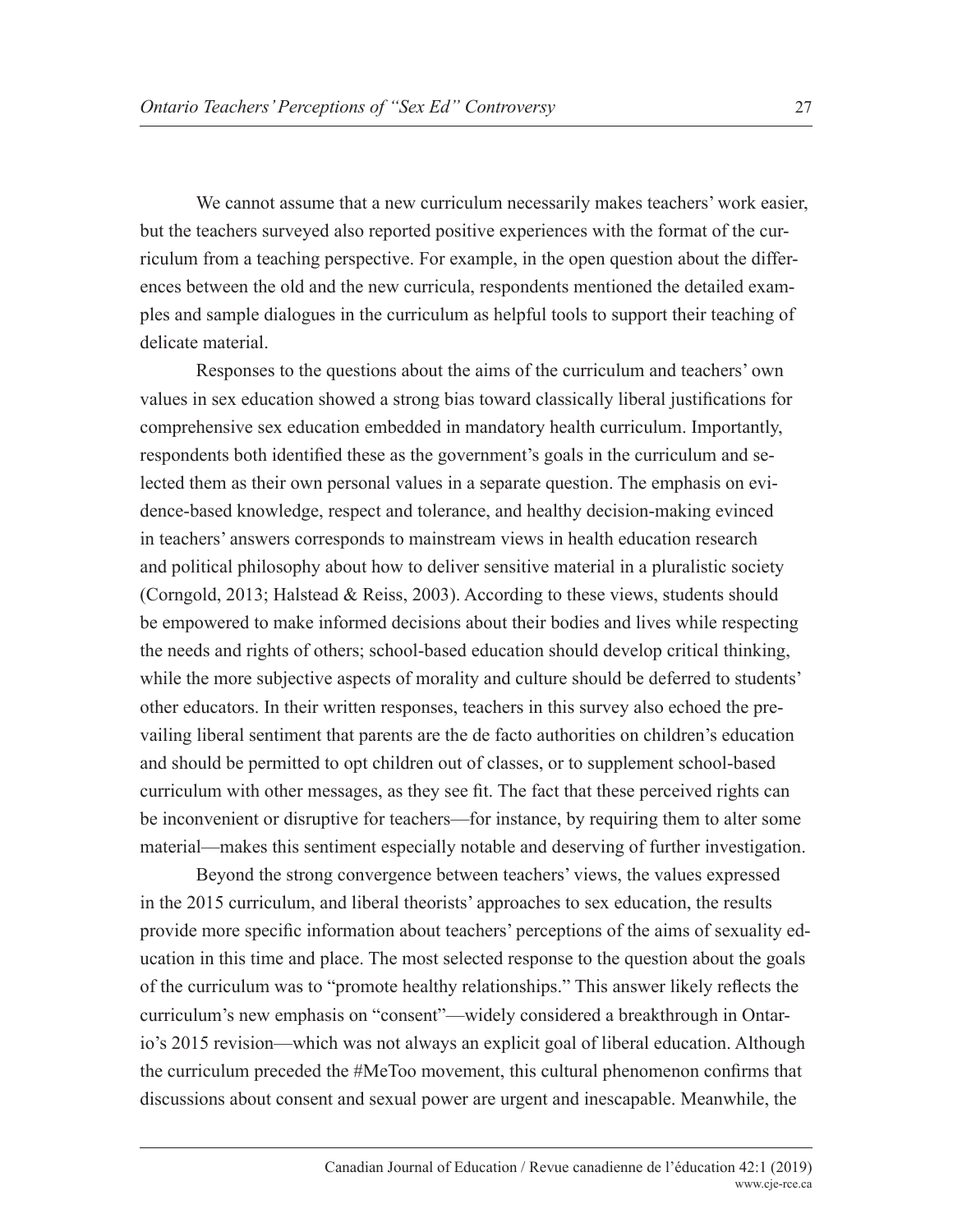more obvious and longstanding public health goal of sex education—to reduce teen pregnancy and infection—was only mentioned by a minority of respondents. As the culture evolves, so do the perceived priorities of sexuality education.

Nonetheless, opponents' complaints about the curriculum illustrate the persistence of skepticism about the most elemental goals of sex education and how to achieve them. There is now incontrovertible evidence showing that promoting abstinence, especially as the sole content of sex education, is ineffective at delaying sexual activity (Stanger-Hall & Hall, 2011). Comprehensive sex education may actually delay the onset of sexual activity more effectively than abstinence-only-until-marriage (AOUM) education, while also yielding far more consistent use of contraception and protection against the transmission of disease (Kirby, Laris, & Rolleri, 2007; Kohler, Manhart, & Lafferty, 2008). Still, some opponents cited in the media alleged that the Ontario curriculum promotes, as noted earlier, "sex as a purely recreational activity" (Campaign Life Coalition, 2015) and encourages "promiscuity" (Parents Alliance of Ontario, n.d.). This type of attitude can make it very difficult to teach even the basics of sexual health and promote the most uncontroversial goals, such as preventing harm and disease, on which both conservatives and liberals agree.

In the list of possible goals of the curriculum provided in the survey, the options of "to promote faith or religious values" and "to secularize attitudes toward sexuality and sexual relationships" were included to help assess whether teachers believe that the backlash to the curriculum, much of which has been grounded in religious indignation, is responsive to actual features of the curriculum. Comprehensive sexuality education typically outsources religious questions to other educators, attempting to discuss sexuality in "neutral" terms that leave room for a plurality of cultural and moral commitments, which can then be filled in by parents, clergy, and others. However, some regard "neutrality" (or even "science") as a prescriptive form of secularism whose goal or effect is to undermine religious perspectives on sex; at the very least, the secular liberal attitude should be recognized as a viewpoint in its own right (Rasmussen, 2016). The survey responses suggest that teachers perceived such liberal conceits as one obstacle to the uptake of Ontario's curriculum. Further research is needed to better track the differences in the teaching of sexual health at Catholic and private schools, as well as the correlation between teachers' attitudes and their own religious leanings.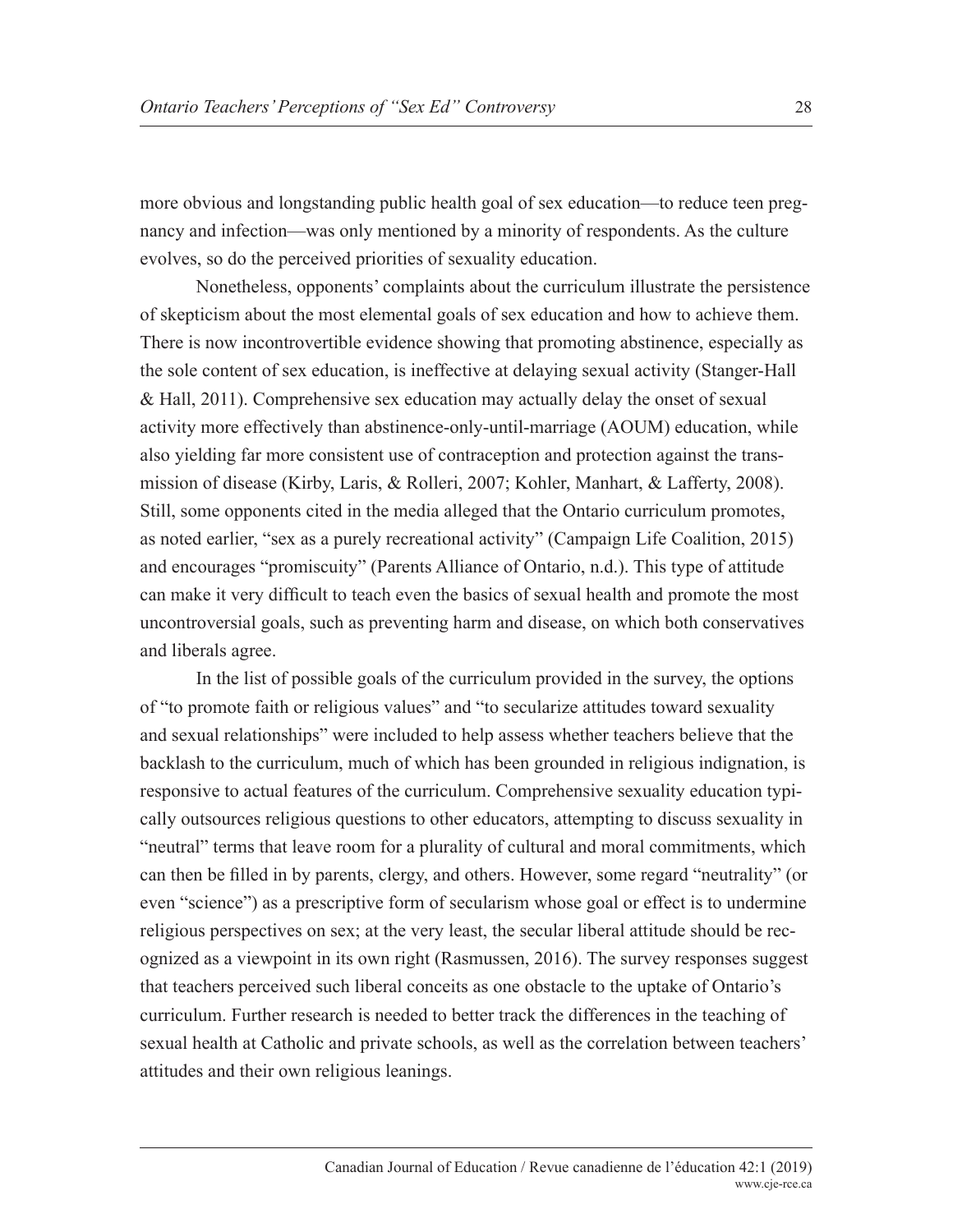Notably, very few teachers indicated that their values related to either promoting sexual pleasure/fulfillment or encouraging chastity/abstinence. Some researchers and educators in the field of sex education have called for more attention to pleasure, both as a value in itself and because of its relationship to other goals, such as gender equality and consensual relationships (Connell, 2005; Fine & McLelland, 2006). The teachers surveyed may not think it is their place to cover such topics, at least within the current configuration of health education. Many protestors have argued that the curriculum promotes permissive attitudes toward sexuality, "reducing the person to utility and pleasure" (Iacobelli, 2016, n.p.). The survey results suggest that the opponents' fears are largely unfounded: teachers are far more concerned with teaching about health and the consequences of adolescent sexual activity than the pleasures of sex.<sup>16</sup>

Many of the open responses expressed simultaneous frustration with what were perceived as misguided rationales for opposing the curriculum, and respect for parents' judgement and right to dissent. The responses to the final two questions support collaboration with parents and broader public education: teachers want to narrow the gap between the state-issued curriculum and opposing parents through communication and education. They believe that everyone's goals are largely reconcilable, but misinformation, fear, and intolerance have impeded recognition of shared values, such as keeping children safe. As one teacher wanted parents to know, "information is powerful and if students don't get correct info…they won't be as safe or know how/why/when to say no." Such answers support the conclusion that there is a greater degree of consensus about what is good for kids than what a cursory read of the controversy in mainstream media outlets implies. Nevertheless, some respondents suggested that deep divisions rooted in faith appear to be more intractable, especially regarding the moral status of LGBTQ+ identity and relationships.

<sup>16</sup> Those who object to school-based sex education entirely, or who consider the curriculum to introduce material too soon, have argued that the mere exposure to information about sexuality is enough to corrupt youth in some way or to desanctify sex (e.g., Parents Alliance of Ontario, n.d.; Iacobelli, 2016). However, as several teachers commented, students today are inundated with sexual (mis)information more than ever, much of it from pornography. It is implausible to think that obstructing school-based education would successfully shelter children from sexually explicit images or knowledge. Data from a large-scale survey in 2017 show that "half as many parents thought their 14- and 18-year-olds had seen porn as had in fact watched it" (Jones, 2018, n.p.). Byrne, Katz, Lee, Linz, and McIlrath (2014) also found that parents regularly underestimated their children's exposure to online sexual imagery, as well as their experiences of being cyber-bullied or approached by strangers online.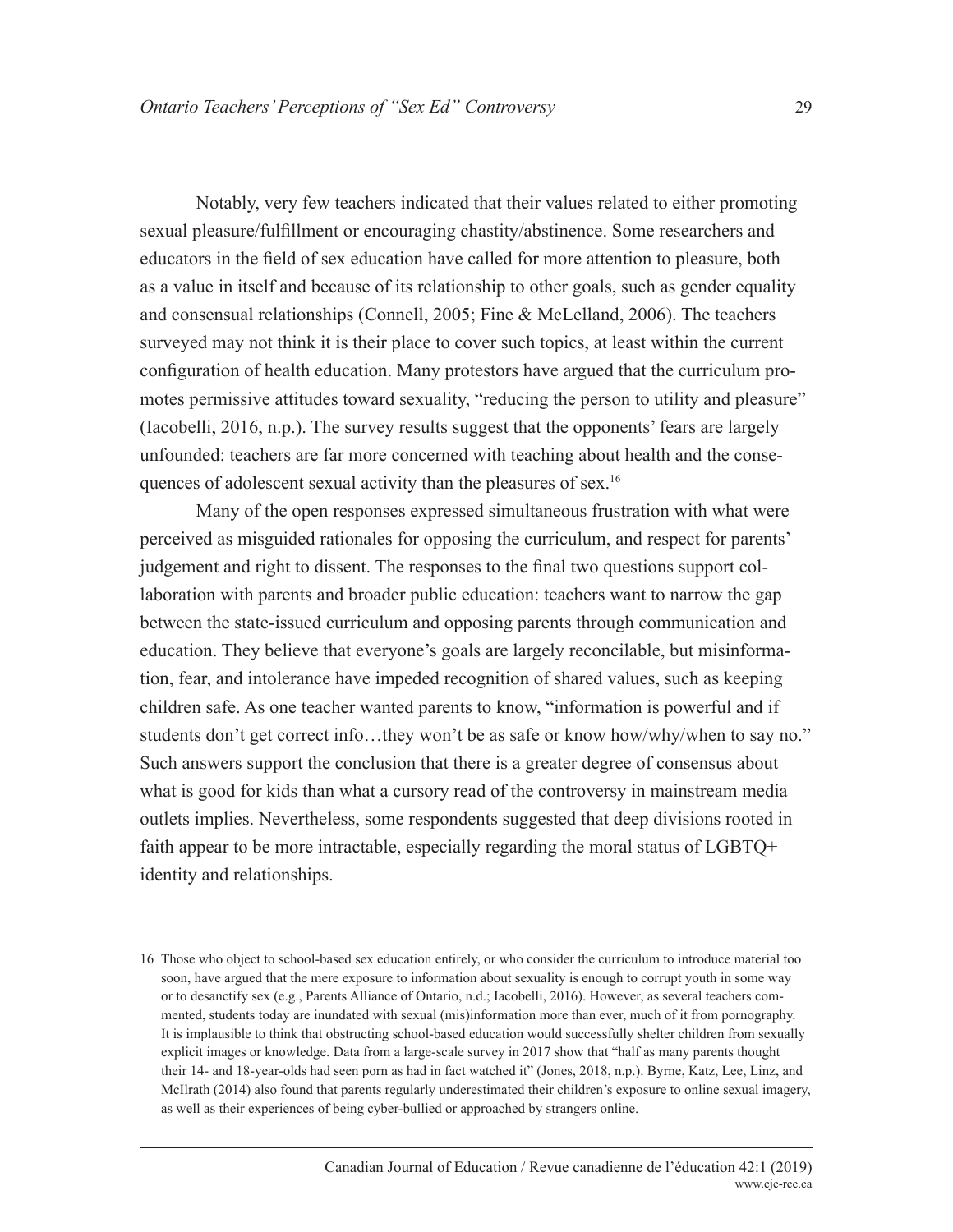The findings regarding professional development can advise policy makers and teacher educators on how to better support the implementation of new curriculum. Given the perceived sensitivity of the material, it is disappointing that only 35% the teachers in the sample were offered any specific training on the new curriculum, and that some of the professional development they accessed was elective. Even those who attended a workshop or conference commented that more was needed; one teacher said "it scratched the surface" while another described a workshop as "very basic…but helpful." These results replicate the findings of other researchers about teachers' need, and desire, for better preparation to teach comprehensive sexuality education (Henry et al., 2014; Walters & Hayes, 2007; Westwood & Mullan, 2007).

## **Conclusion**

In a context of volatile policy directives and heated public debate, researchers and policy makers should take note that a majority of teachers strongly endorse Ontario's full 2015 curriculum. Their responses indirectly refute the charges of the most strident protestors as to the age-appropriateness, radicalness, and immorality of the curriculum, while displaying respect for parents' perspectives and the diversity of the province's population. They attribute opposition to such factors as misinformation, media-inflated panic, and fundamental suspicion about liberal values. Importantly, the teachers surveyed here provide concrete recommendations for bridging the position of the curriculum's authors and those of skeptical parents: they call for more education of parents, open communication with the school community, and improved professional support.

Although survey-based research can be limited by biases in sampling and self-reporting, this survey captures the views of over 100 HPE teachers of all grade levels and with diverse levels of experience, all of whom were eager to share their opinions about sex education, even though the survey began during their summer holiday. In future research it would be valuable to conduct a larger-scale survey consisting of a wider cross-section of Ontario teachers that notes more of the respondents' attributes (e.g. gender, religious and political affiliations) to allow for greater generalization and correlation between factors. Teachers are evidently extremely well informed about the dynamics of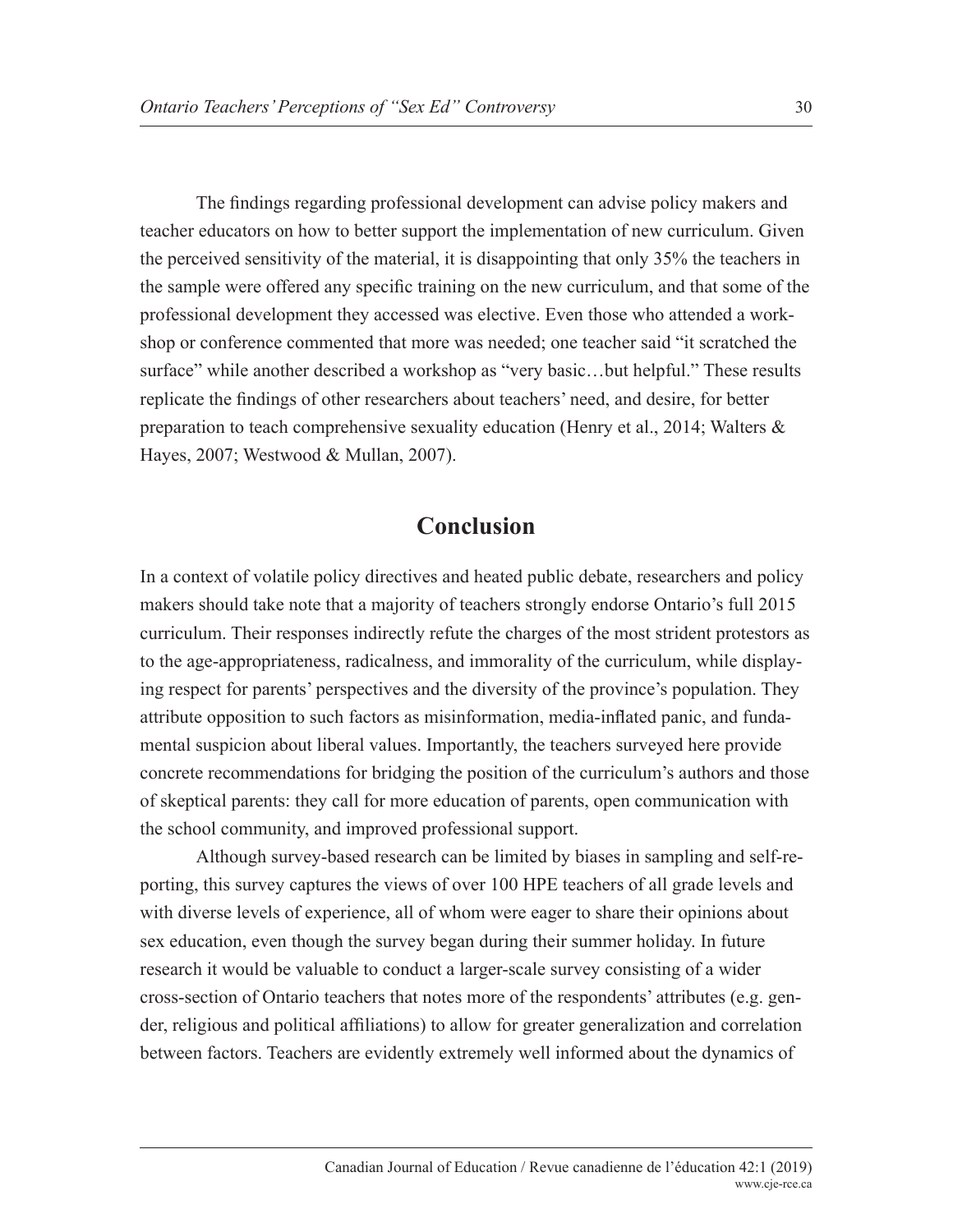sex education disputes and the needs of students. This survey makes a contribution to our understanding of their views, which ought to inform policy and public discourse.

Since the announcement that the 2015 curriculum (Grades 1–8) was being repealed, Ontario teachers have actively rallied to pressure the government to reconsider its stance (Teotonio & Ferguson, 2018). The lawsuit brought by the Elementary Teachers Federation of Ontario against the Ford government is being heard as of the time of writing this article. Anecdotal evidence indicates that many teachers are confused about their obligations during this transitional period and potentially reluctant to deliver content that they believe students need. Meanwhile, the Conservatives' policy shift has left many Ontarians unsure what to think about the relationship between the 2015 curriculum and their own values (Westoll, 2018). Research tracking teachers' experiences of and attitudes toward curriculum controversy should be ongoing and complemented by critical analysis of the evolving public discourse.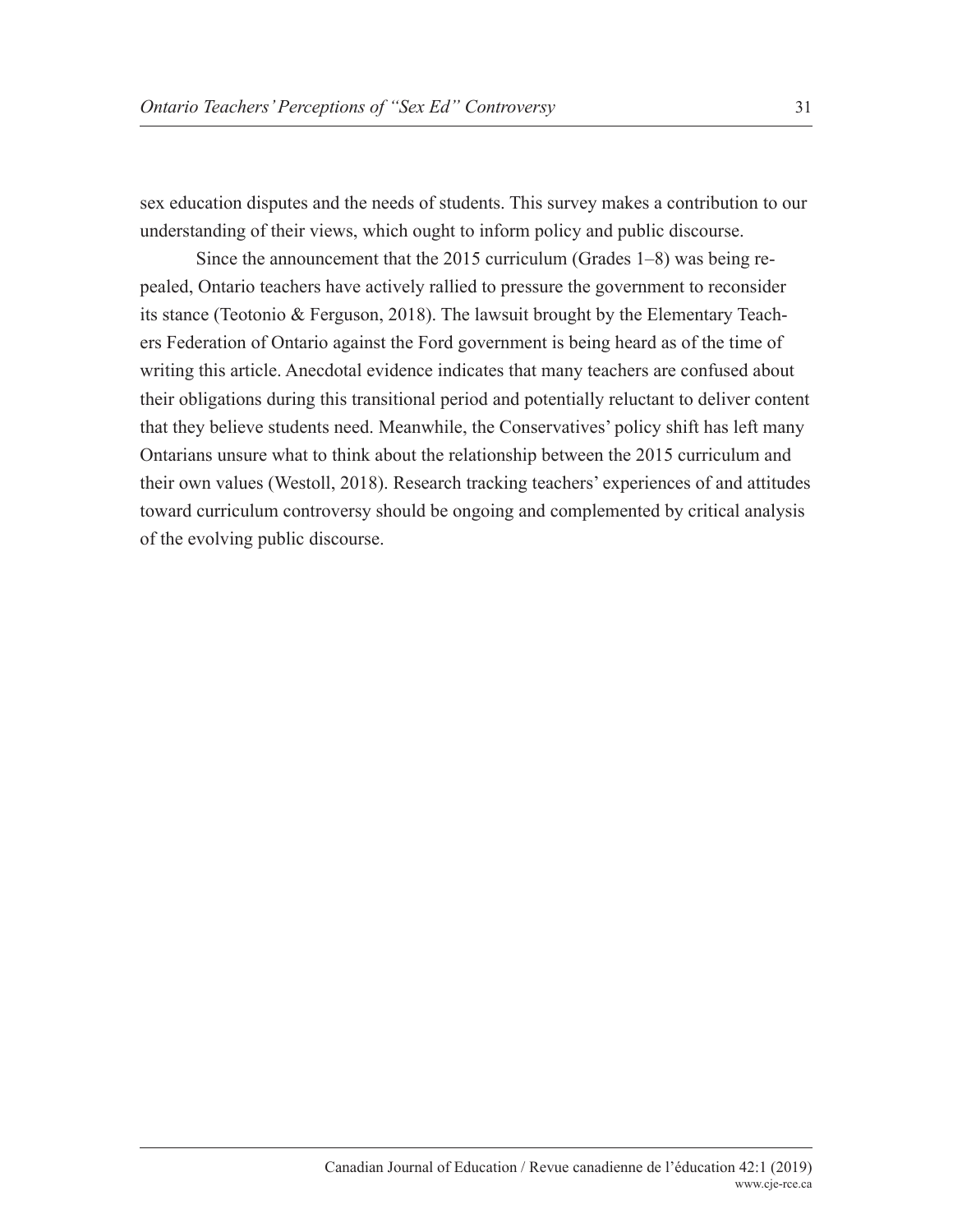## **References**

- Alphonso, C. (2017a, October 20). Sexual orientation and gender identity battle grips BC schools. *The Globe and Mail*. Retrieved from https://www.theglobeandmail.com/news/british-columbia/ sexual-orientation-and-gender-identity-battle-grips-bcschools/article36681034/
- Alphonso, C. (2017b, December 14). Quebec becomes latest province to make sex education compulsory. *The Globe and Mail*. Retrieved from https://www.theglobeandmail.com/news/national/quebecbecomes-latest-province-to-make-sex-education-compulsory/ article37335042/
- Archard, D. (2003). Sex education. In C. R. Curren (Ed.), *A companion to the philosophy of education* (pp. 540–547). Malden, MA: Blackwell.
- Benzie, R., & Rushowy, K. (2018, July 16). Tories sending mixed messages on sex-ed curriculum. *The Toronto Star*. Retrieved from https://www.thestar.com/news/ queenspark/2018/07/16/tories-appear-to-be-doing-a-u-turn-on-sex-educationdecision.html
- Byrne, S., Katz, S. J., Lee, T., Linz, D., & McIlrath, M. (2014). Peers, predators, and porn: Predicting parental underestimation of children's risky online experiences. *Journal of Computer-Mediated Communication*, *19*(2), 215–231. https://doi.org/10.1111/ jcc4.12040
- Campaign Life Coalition. (2015, October 8). Ontario's radical sex ed curriculum. Retrieved from http://www.campaignlifecoalition.com/index.php?p=Sex\_Ed\_Curriculum
- Cohen, J., Byers, S., & Sears, H. (2012). Factors affecting Canadian teachers' willingness to teach sexual health education. *Sex Education*, *12*(3), 299–-316. https://doi.org/10.10 80/14681811.2011.615606
- Cohen, J., Sears, H., Byers, S., & Weaver, A. (2004). Sexual health education: Attitudes, knowledge, and comfort of teachers in New Brunswick schools. *Canadian Journal of Human Sexuality*, *13*(1), 1–15.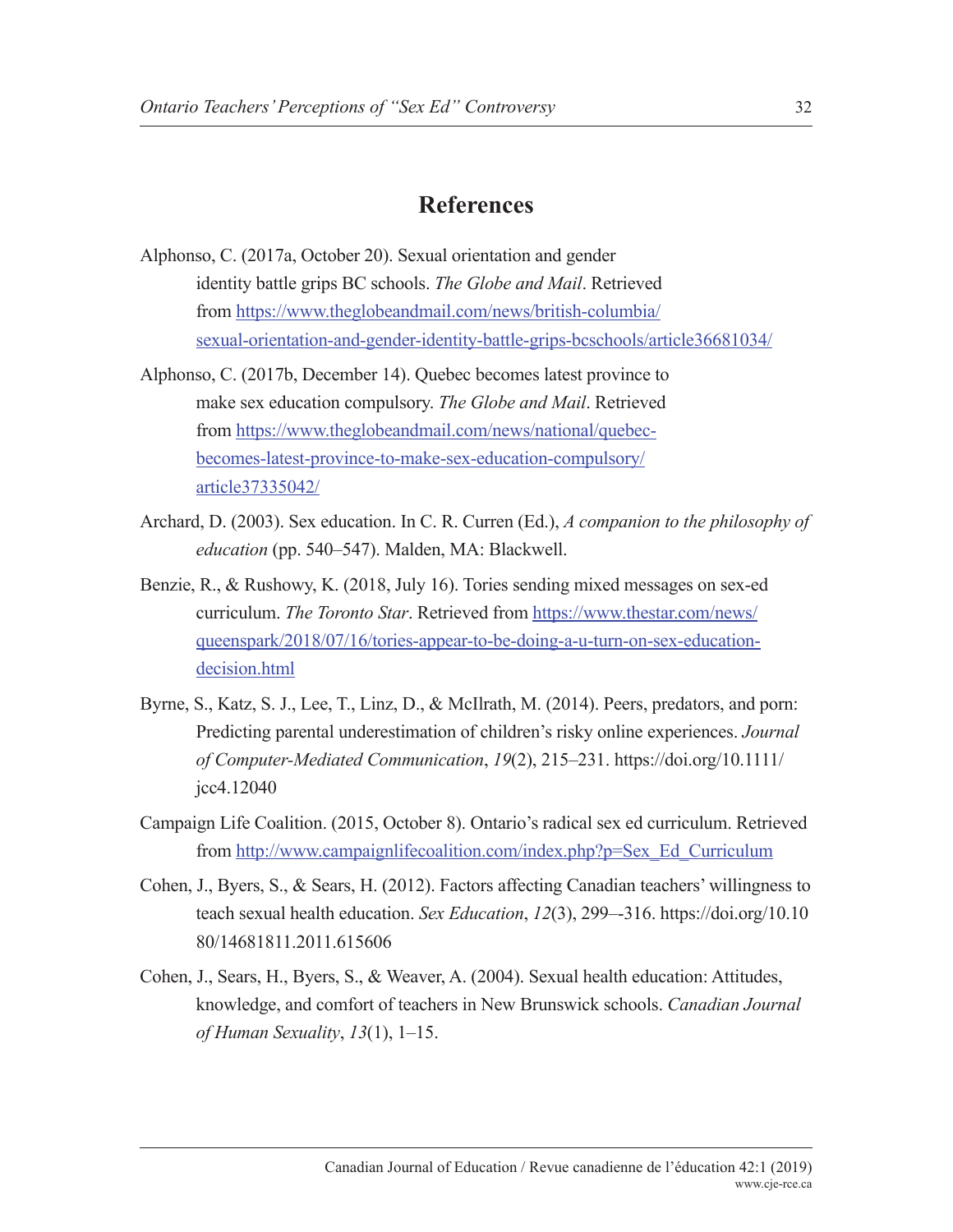- Connell, E. (2005). Desire as interruption: Young women and sexuality education in Ontario, Canada. *Sex Education*, *5*(3), 253–368. https://doi. org/10.1080/14681810500171433
- Corngold, J. (2013). Moral pluralism and sex education. *Educational Theory*, *63*(5), 461– 482. https://doi.org/10.1111/edth.12035
- De Vaus, D. (2002). *Surveys in social research* (5th ed.). London, England: Routledge.
- Everyday for Life Canada. (2015, February 24). Cardinal Collins speaks up on the new sex education curriculum. Retrieved from http://everydayforlifecanada.blogspot. ca/2015/02/cardinal-collins-speaks-up-on-new-sex.html
- Ferguson, R., & Benzie, R. (2018, July 11). Ontario Students will be taught the old sex ed curriculum when they go back to school, education minister says. *The Toronto Star*. Retrieved from https://www.thestar.com/news/queenspark/2018/07/11/ontariostudents-will-be-taught-the-old-sex-ed-curriculum-when-they-go-back-to-schooleducation-minister-says.html
- Fine, M., & McClelland, S. (2006). Sexuality education and desire: Still missing after all these years. *Harvard Educational Review*, *76*(3), 297–338. https://doi.org/10.17763/ haer.76.3.w5042g23122n6703
- Government of Ontario. (2015a). *Ontario health and physical education curriculum: Grades 1–8*. Toronto, ON: Author.
- Government of Ontario. (2015b). *Ontario health and physical education curriculum: Grades 9–12*. Toronto, ON: Author.
- Grace, A. (2018). Alberta bounded: Comprehensive sexual health education, parentism, and gaps in provincial legislation and educational policy. *Canadian Journal of Education*, *41*(2), 472–497.
- Gupta, R. (2018, September 27). Toronto students stage mass walkouts to oppose old sex-ed curriculum. *Toronto.com*. Retrieved from https://www.toronto.com/newsstory/8923036-toronto-students-stage-mass-walkouts-to-oppose-old-sex-edcurriculum/

Gutmann, A. (1987). *Democratic education*. Princeton, NJ: Princeton University Press.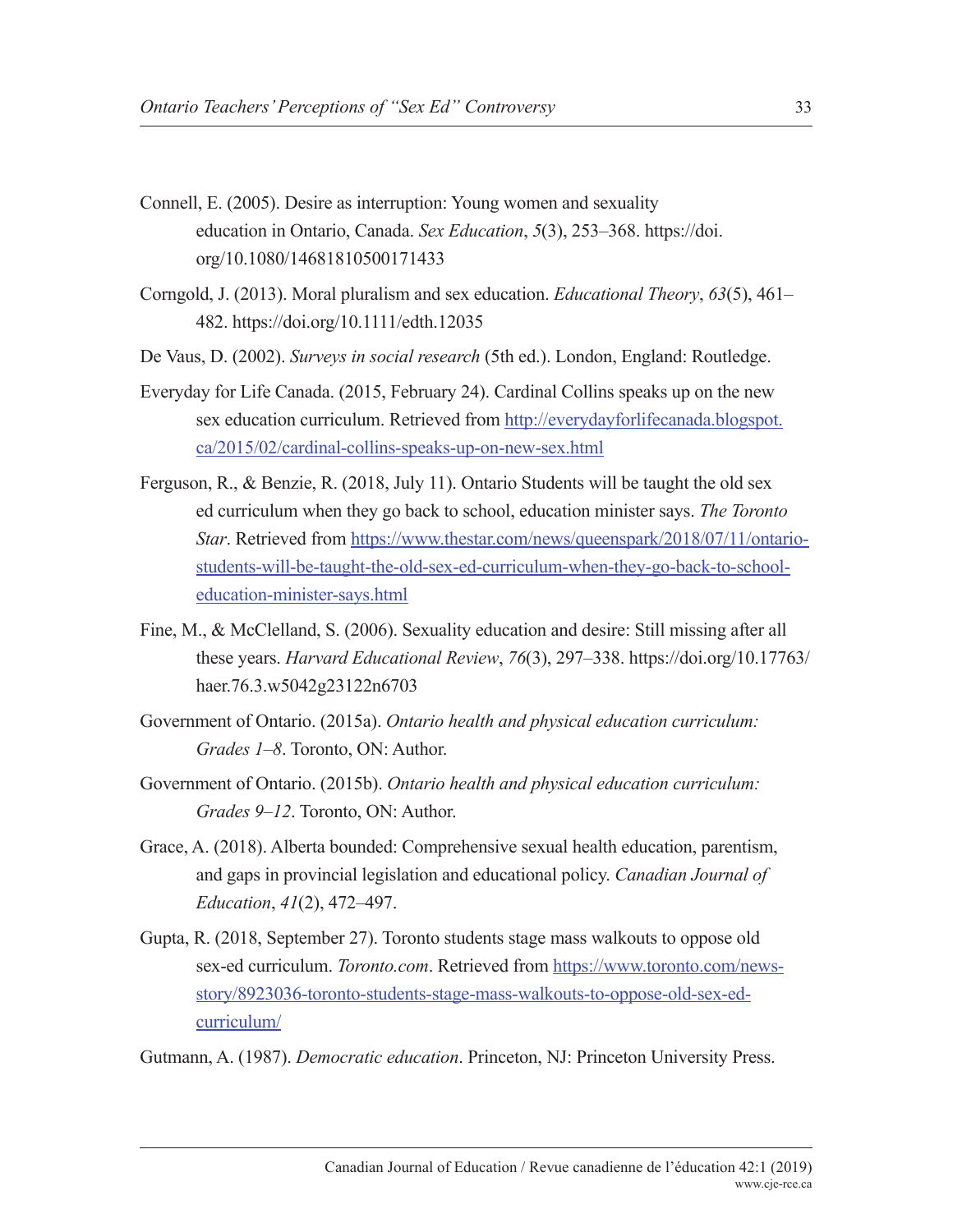- Halstead, M., & Reiss, M. (2003). *Values in sex education: From principles to practice*. New York, NY: Routledge Falmer.
- Henry, D., Sherwood-Laughlin, C. M., Angermeier, L. K., & Herbert, P. C. (2014). Teacher and health service staff values regarding sexuality education in an urban school district in Indiana. *Electronic Journal of Human Sexuality*, *17*. Retrieved from http://www.ejhs.org/volume17/values.html
- Hune-Brown, N. (2015, September 3). The sex ed revolution: A portrait of the powerful political bloc that's waging war on Queen's Park. *Toronto Life*. Retrieved from http://torontolife.com/city/ontario-sex-ed-revolution/
- Iacobelli, L. (2016, January 3). Ontario's sex "education": Reducing the person to utility and pleasure. *Everyday for Life Canada*. Retrieved from http:// everydayforlifecanada.blogspot.ca/2016/01/ontarios-sex-education-reducing-person. html
- Jones, M. (2018, February 7). What teenagers are learning from online porn. *The New York Times Magazine*. Retrieved from https://nyti.ms/2BfErWv
- Kelley, K., Clark, B., Brown, V., & Sitzia, J. (2003). Good practice in the conduct and reporting of survey research. *International Journal for Quality in Health Care*, *15*(3), 261–266.
- Kirby, D., Laris, B. A., & Rolleri, L. (2007). Sex and HIV education programs: Their impact on sexual behaviors of young people throughout the world. *Journal of Adolescent Health*, *40*(3), 206–217. https://doi.org/10.1016/j.jadohealth.2006.11.143
- Kohler, P. K., Manhart, L. E., & Lafferty, W. E. (2008). Abstinence-only and comprehensive sex education and the initiation of sexual activity and teen pregnancy. *Journal of Adolescent Health*, *42*(4), 344–351. https://doi.org/10.1016/j. jadohealth.2007.08.026
- Lamb, S. (2013). Just the facts? The separation of sex education from moral education. *Educational Theory*, *63*(5), 443–460. https://doi.org/10.1111/edth.12034
- Larkin, J., Flicker, S., Flynn, S., Layne, C., Schwartz, A., Travers, R., Pole, J., & Guta, A. (2017). The Ontario sexual health education update: Perspectives from the Toronto Teen Survey (TTS) Youth. *Canadian Journal of Education*, *40*(2), 133–144.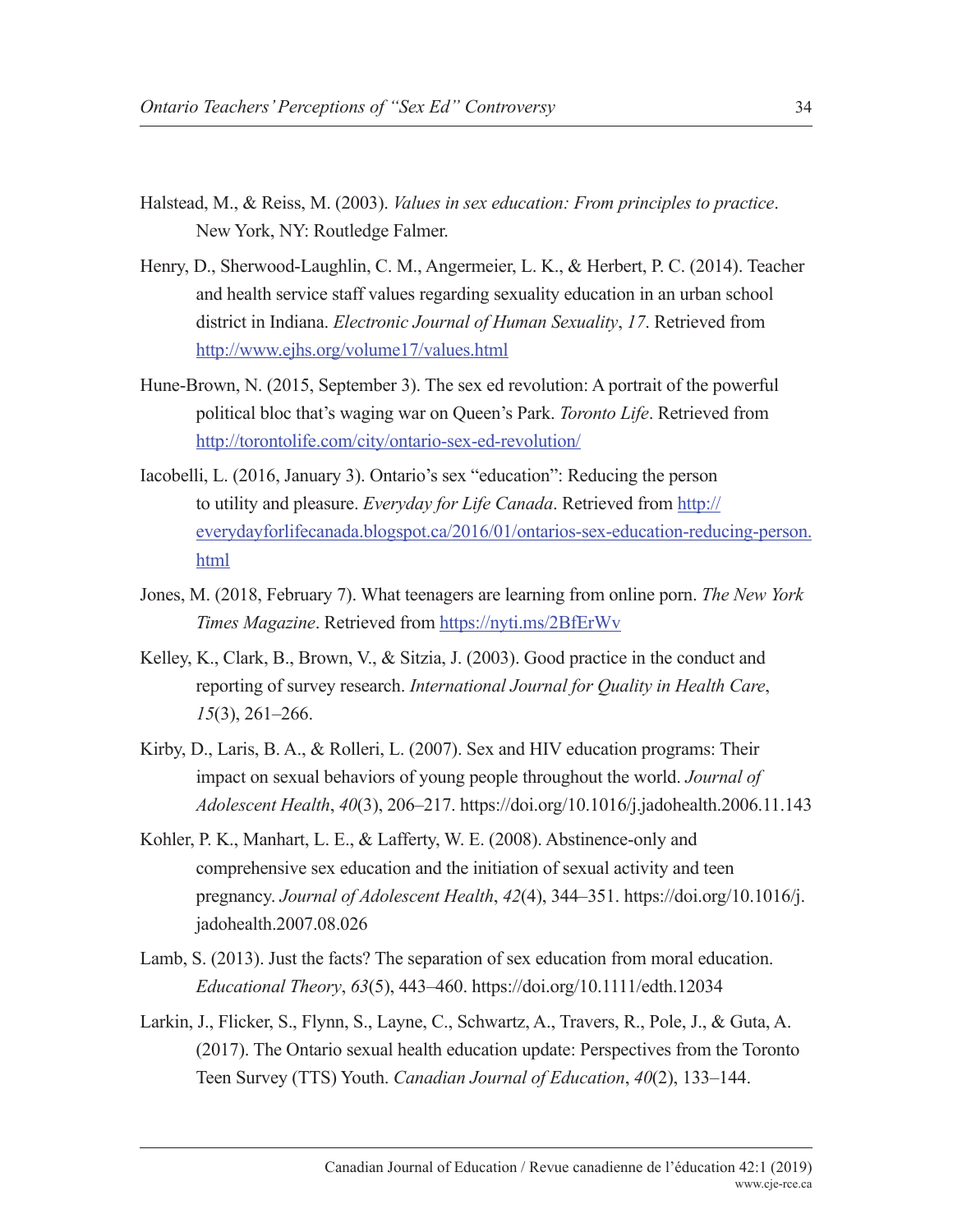- Lenskyj, H. (1990). Beyond plumbing and prevention: Feminist approaches to sex education. *Gender and Education*, *2*(2), 217–230.
- Mattar, P. (Producer). (2016, September 3). The sex talk [radio program episode]. *Out in the open*. Retrieved from http://www.cbc.ca/radio/outintheopen/ out-in-the-open-on-september-3-2016-the-sex-talk-1.3628671/ why-one-father-opposes-the-sex-ed-curriculum-at-his-daughter-s-school-1.3628698
- McKay, A., & Bissel, M. (2010). *Sexual health education in the schools: Questions & answers* (3rd ed.). Toronto, ON: Sex Information and Education Council of Canada (SIECCAN). Retrieved from http://www.sieccan.org/pdf/she\_q&a\_3rd.pdf.
- McKay, A., Byers, S., Voyer, S., Humphreys, T., & Markham, C. (2014). Ontario parents' opinions and attitudes towards sexual health education in the schools. *The Canadian Journal of Human Sexuality*, *23*(3), 159–166. https://doi.org/10.3138/cjhs.23.3-A1
- Milton, J. (2003). Primary school sex education programs: Views and experiences of teachers in four primary schools in Sydney, Australia. *Sex Education*, *3*(3), 241– 256. https://doi.org/10.1080/1468181032000119122
- Morgan, D. L. (2008). Snowball sampling. In L. Given (Ed.), *The Sage encyclopedia of qualitative research methods* (vol. 2; pp. 816–817). Los Angeles, CA: Sage Publications.
- Ollis, D. (2010). "I haven't changed bigots but…": Reflections on the impact of teacher professional learning in sexuality education. *Sex Education*, *10*(2), 217–230. https:// doi.org/10.1080/14681811003666523
- Parents Alliance of Ontario (PAO). (n.d.). What's in, behind, and missing from Ontario's 2015 sex education curriculum? Retrieved from http://www.parentsalliance.ca/ downloads/whatsin
- Parents As First Educators (PAFE). (n.d.). Retrieved from http://www.pafe.ca/
- Rasmussen, M. L. (2016). *Progressive sexuality education: The conceits of secularism*. New York, NY: Routledge.
- Rayside, D. (2017). Sexual diversity, religious mobilization, and moral traditionalism in Ontario, 1986–2015. In D. Rayside, J. Sabin, & P. Thomas (Eds.), *Religious contention in Canadian party politics* (pp. 159–195). Vancouver: UBC Press.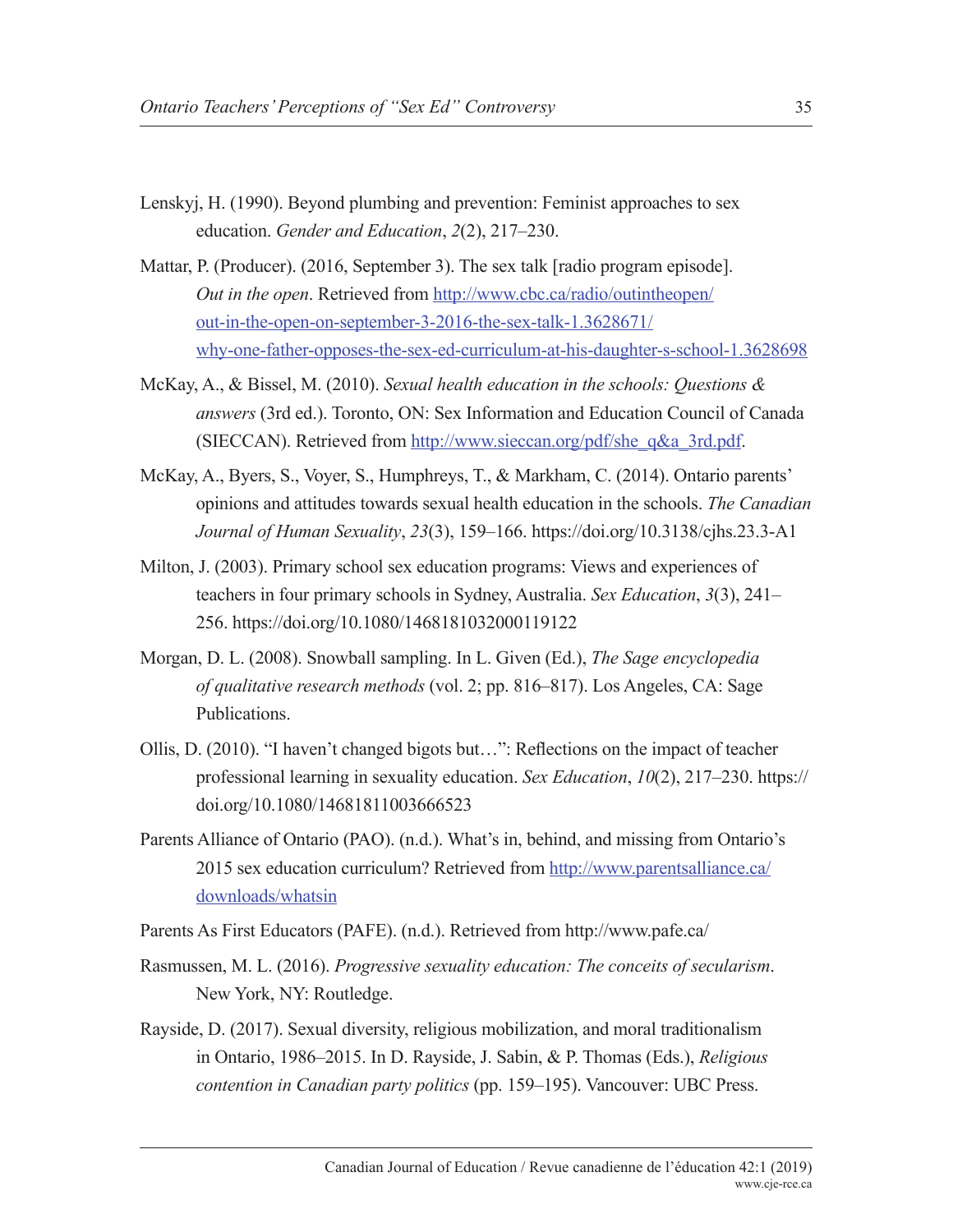- Rushowy, K., & Ferguson, R. (2015, September 8). Thorncliffe Park school half empty amid sex-ed protest. *The Toronto Star*. Retrieved from https://www.thestar.com/ yourtoronto/education/2015/09/08/thorncliffe-park-school-half-empty-amid-sex-edprotest.html
- Rushowy, K., & Teotonio, I. (2018, September 4). Ontario elementary teachers' union files for injunction over sex ed curriculum. *The Toronto Star*. Retrieved from https:// www.thestar.com/news/queenspark/2018/09/04/ontario-elementary-teachers-unionfiles-for-injunction-over-sex-ed-curriculum.html
- Shipley, H. (2015). Challenging identity constructs. In P. D. Young, T. T. Trothen, & H. Shipley (Eds.), *Religion and sexuality: Diversity and the limits of tolerance* (pp. 97–118). Vancouver: UBC Press.
- Stanger-Hall, K. F., & Hall, D. W. (2011). Abstinence-only education and teen pregnancy rates: Why we need comprehensive sex education in the U.S. *PLoS ONE*, *6*(10), 1–11. https://doi.org/10.1371/journal.pone.0024658
- Teotonio, I. (2018, September 21). Tens of thousands of high school students walk out en masse to protest out-of-date sex ed curriculum. *The Toronto Star*. Retrieved from https://www.thestar.com/news/gta/2018/09/21/tens-of-thousands-of-high-schoolstudents-walk-out-en-masse-to-protest-out-of-date-sex-ed-curriculum.html
- Teotonio, I., & Ferguson, R. (2018, August 14). Hundreds of teachers protest Ford's sex ed rollback. *The Toronto Star*. Retrieved from https://www.thestar.com/news/ queenspark/2018/08/14/sex-ed-plan-will-drag-our-schools-backwards-horwathtells-teachers.html
- Walters, A., & Hayes, D. (2007). Teaching about sexuality: Balancing contradictory social messages with professional standards. *American Journal of Sexuality Education*, *2*(2), 27–49. https://doi.org/10.1300/J455v02n02\_03
- Weaver, A. D., Byers, S. E., Sears, H. A., Cohen, J. N., & Randall, H. E. S. (2002). Sexual health education at school and at home: Attitudes and experiences of New Brunswick parents. *The Canadian Journal of Human Sexuality*, *11*(1), 19–32.
- Westoll, N. (2018, September 4). Ontario parents divided over repeal of sex-ed curriculum, yet majority approve of content: Ipsos poll. *Global News*. Retrieved from https:// globalnews.ca/news/4424744/ontario-sex-ed-curriculum-ipsos-poll/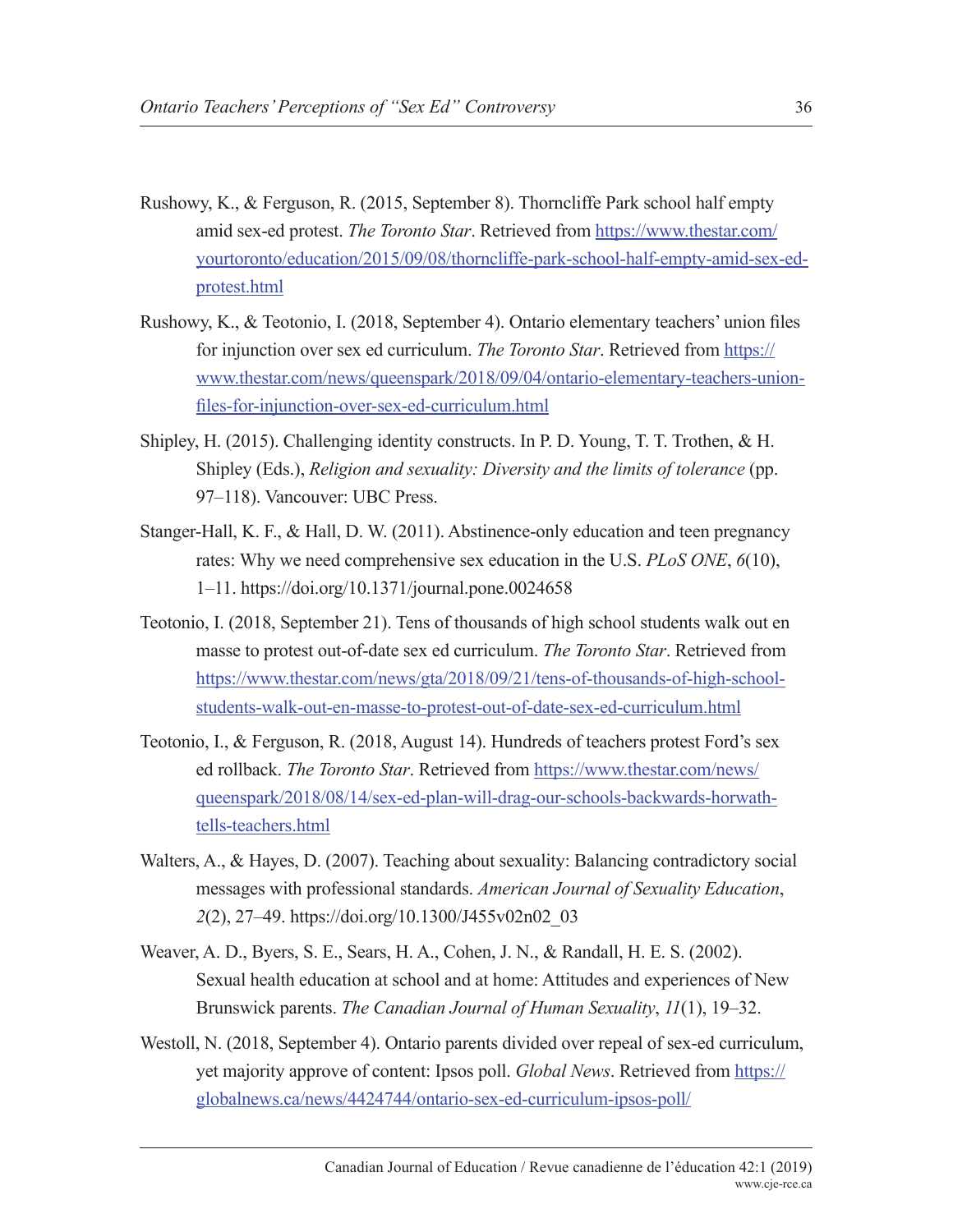- Westwood, J., & Mullan, B. (2007). Knowledge and attitudes of secondary school teachers regarding sexual health education in England. *Sex Education*, *7*(2), 143–159. https:// doi.org/10.1080/14681810701264490
- Whatley, M. H. (1992). Whose sexuality is it anyway? In Sears, J. (Ed.), *Sexuality and the curriculum* (pp. 78–84). New York, NY: Teacher's College Press.
- Zimmerman, J. (2015). *Too hot to handle: A global history of sex education*. Princeton, NJ: Princeton University Press.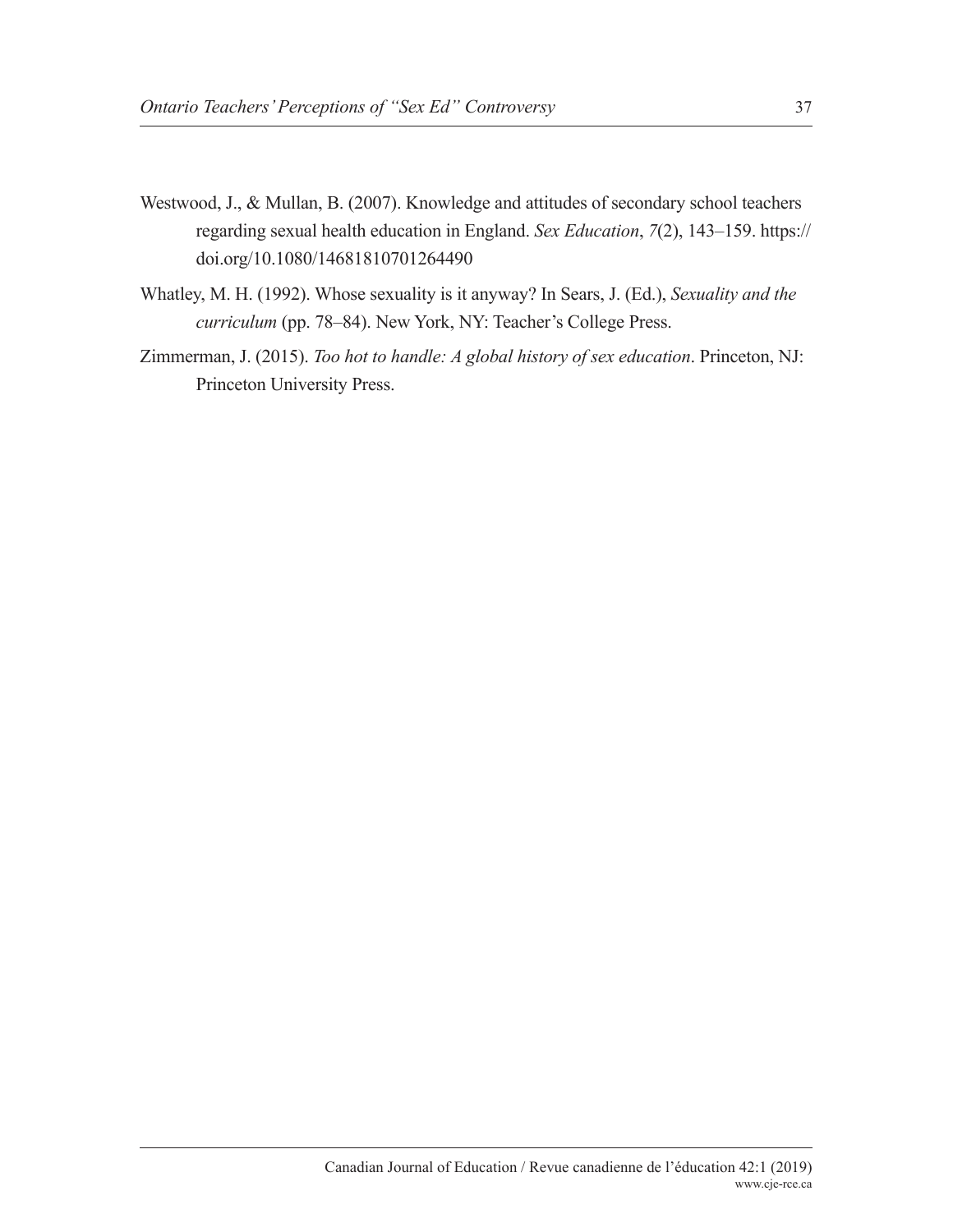## **Appendix: Survey Questionnaire**

1) How long have you been teaching the health and physical education curriculum in Ontario?

- Less than a year
- 1 year
- 2 years
- 3 years
- 4 years
- 5 years
- 6 years
- 7 years
- 8 years
- 9 years
- 10 or more years

2) In what grade(s) have you taught HPE since the introduction of the new curriculum in 2015? (Check all that apply)

- Grade 1
- Grade 2
- Grade 3
- Grade 4
- Grade 5
- Grade 6
- Grade 7
- Grade 8
- Grade 9
- Grade 10
- Grade 11
- Grade 12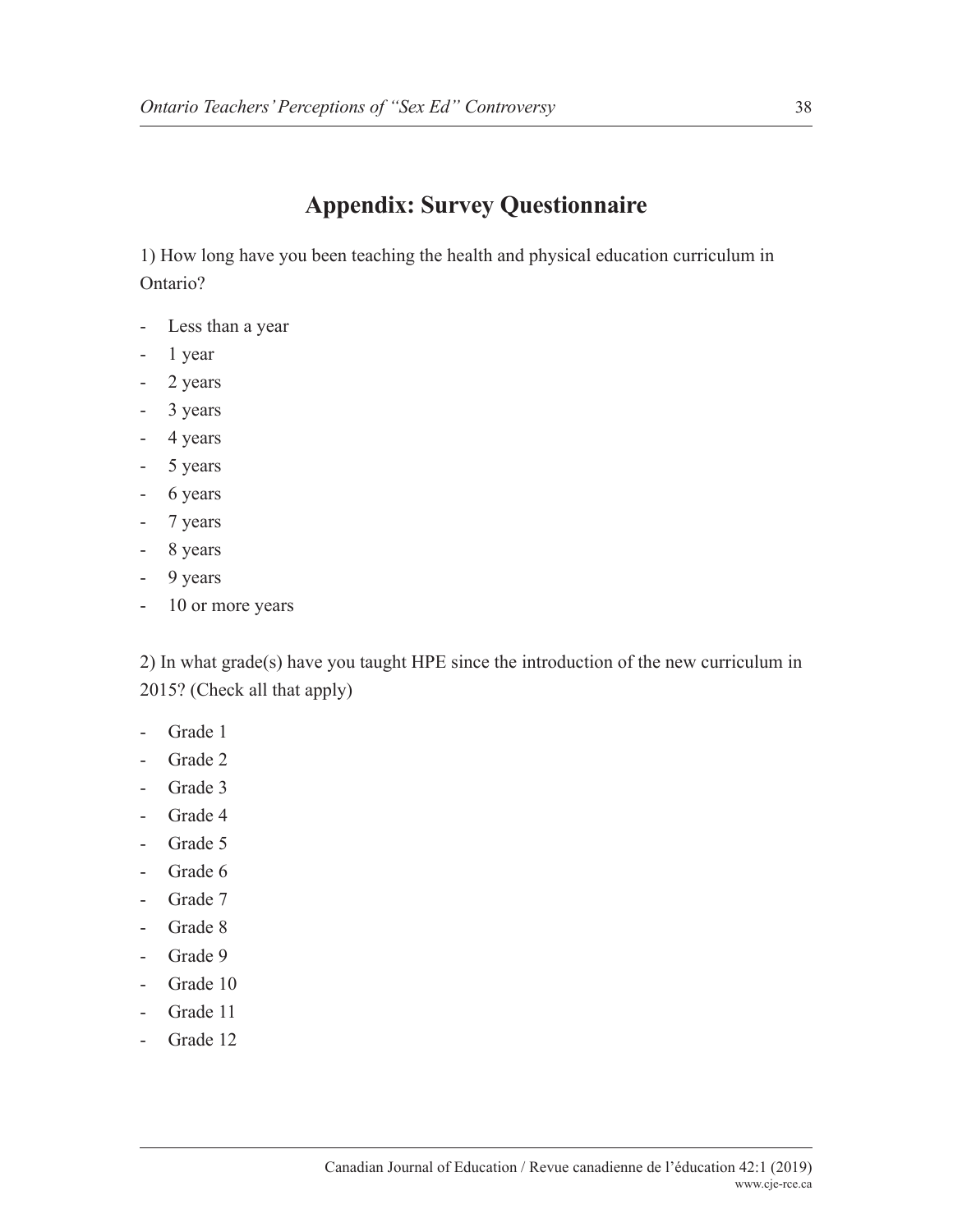3) In what kinds of schools have you taught HPE since the introduction of the new curriculum in 2015? (Check all that apply)

- Public
- Public Catholic
- Public Alternative/Special Program
- Private Faith-based
- Private Not Faith-based

4) Have you taught the pre-2015 curriculum?

- Yes
- No

If yes: From a teaching perspective, what are the most significant changes from the earlier curriculum to the new one? (From here on, "curriculum" refers only to Strand C, "Healthy Living," Topic "Human Development and Sexual Health.")

5) In your view, what are the goals of the curriculum? (Check all that apply)

- to prevent teen pregnancy and STIs
- to teach about healthy relationships
- to teach about biology and bodily functions
- to delay sexual activity
- to educate about/celebrate sexual diversity
- to promote critical thinking
- to promote public health
- to promote faith
- to destigmatize sexuality
- to secularize attitudes toward sexuality and sexual relationships
- other (describe)

Comments: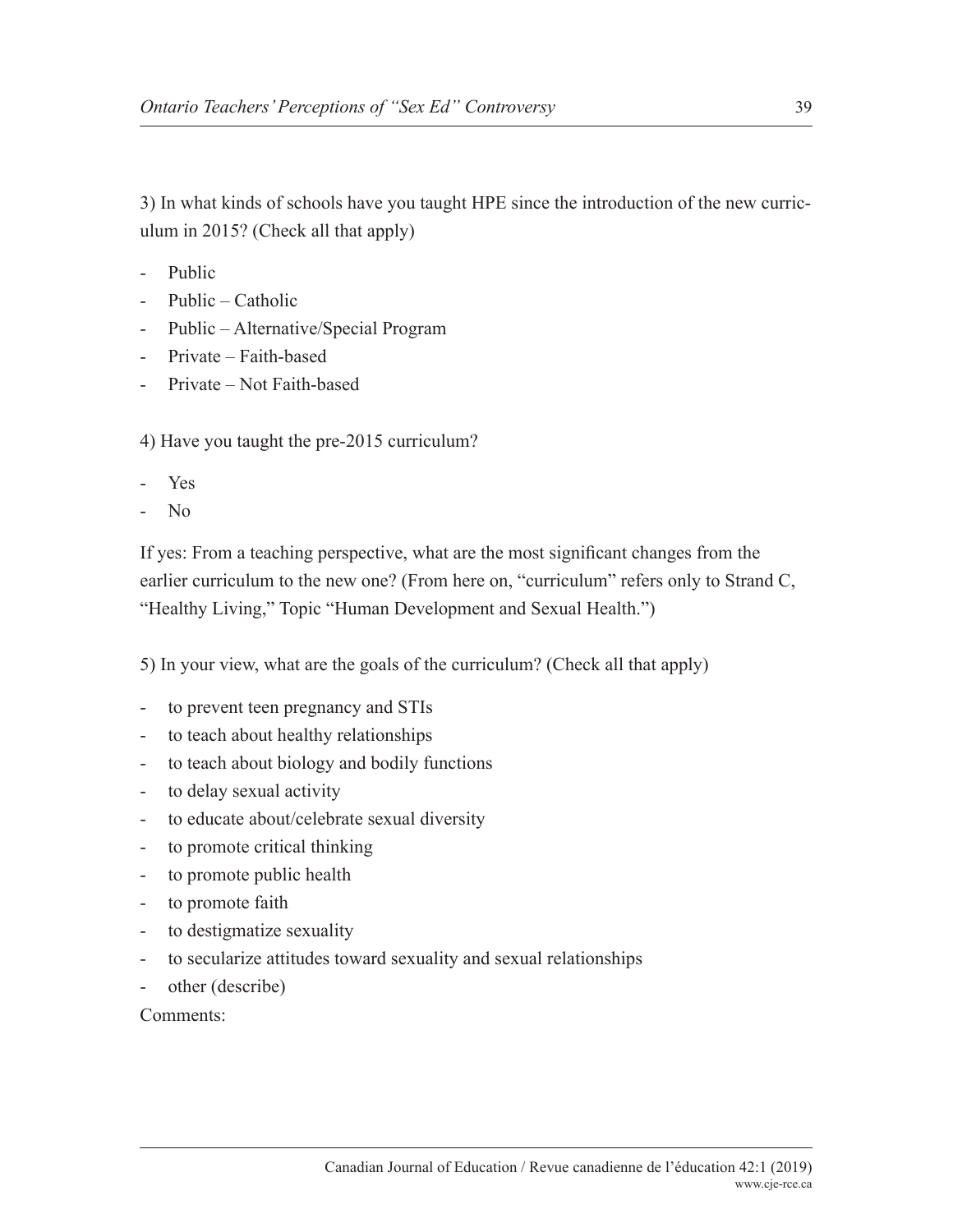6) Have any of your superiors requested that you make any modifications to the curriculum (e.g., to avoid any topics or prompts, or to reframe any of the material in the curriculum)?

If yes: Where did this directive come from? (Check all that apply)

- Department head
- Principal
- School Board
- Faith leader
- Other
- I don't know

7) What values are most important to you as you teach sexuality to your students? (Check all that apply)

- Autonomy
- Chastity/abstinence
- Personal health and safety
- Pleasure, fulfillment, or sexual expression
- Respect for diversity
- Sexual equality
- Other (describe)

Comments:

8) Did you receive any professional development or resources to prepare you to teach the new 2015 curriculum specifically?

If yes: How useful or appropriate did you find them?

9) Did you encounter opposition to the curriculum from your students, their parents, school or school board administration, or your local community?

- Yes
- No